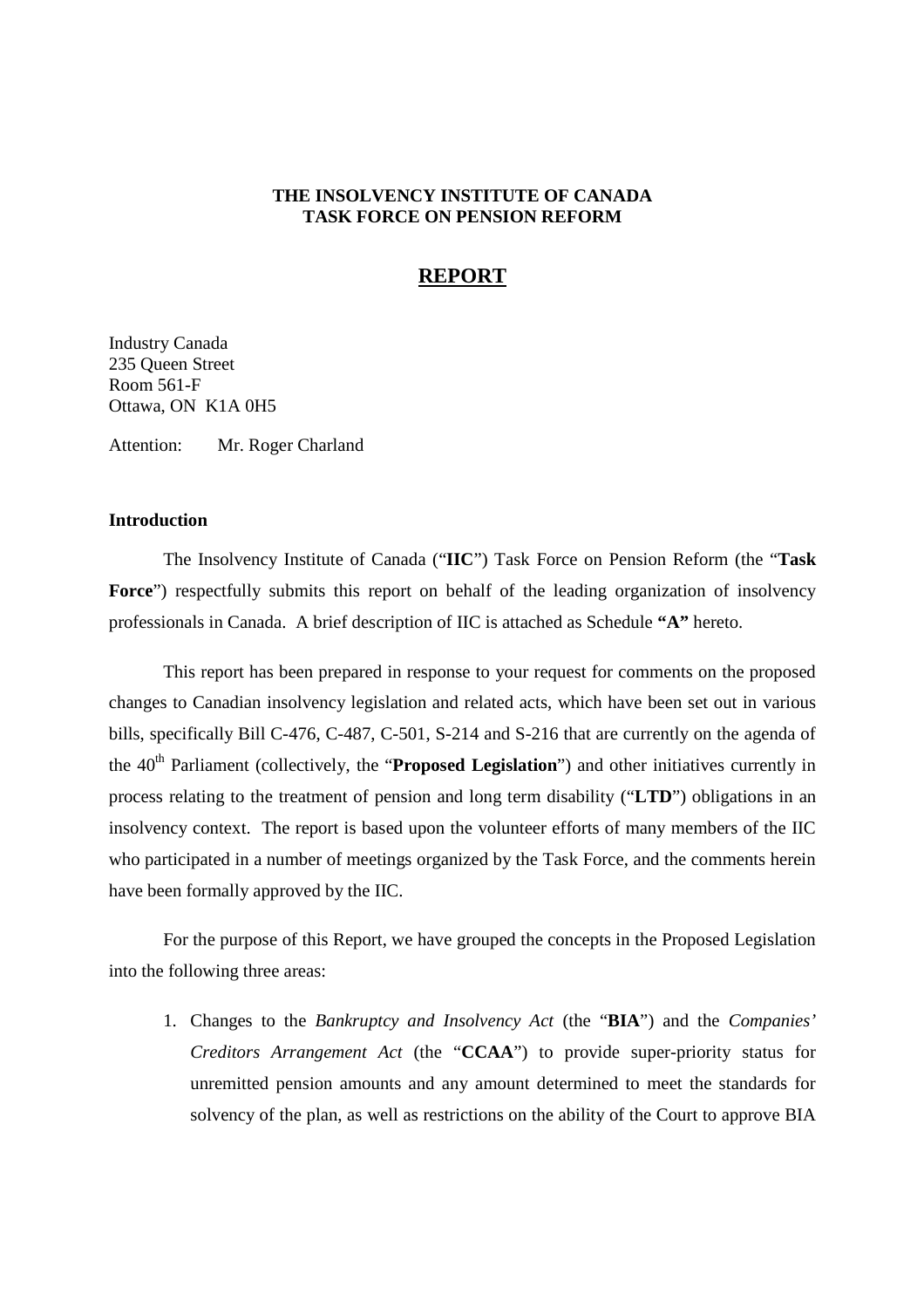proposals or CCAA plans unless provision is made for the payment of same (the "**Pension Proposal**");

- 2. Changes to the BIA to give super-priority status to employees' severance and termination pay in bankruptcy and receiverships (the "**Severance and Termination Pay Proposal**"); and
- 3. Changes to the BIA and the CCAA to: (i) require trustees and receivers to continue LTD benefits post-bankruptcy/receivership; (ii) provide super-priority status for unfunded health related and LTD obligations; and (iii) restrict the ability of the Court to approve BIA proposals or CCAA plans unless provision is made for the payment of same (the "**Health/LTD Proposal**").

It has been the objective of the Task Force to approach the formulation of these comments on a principled basis, to use our practical in-depth knowledge of business insolvencies and of the existing Canadian insolvency system to comment on the Proposed Legislation. It should be noted that the IIC in general, and the Task Force in particular, do not represent any special or other interests in advancing the submissions contained herein.

The Executive Summary of the Report is set out on the following pages, with the contents of the Report set out thereafter.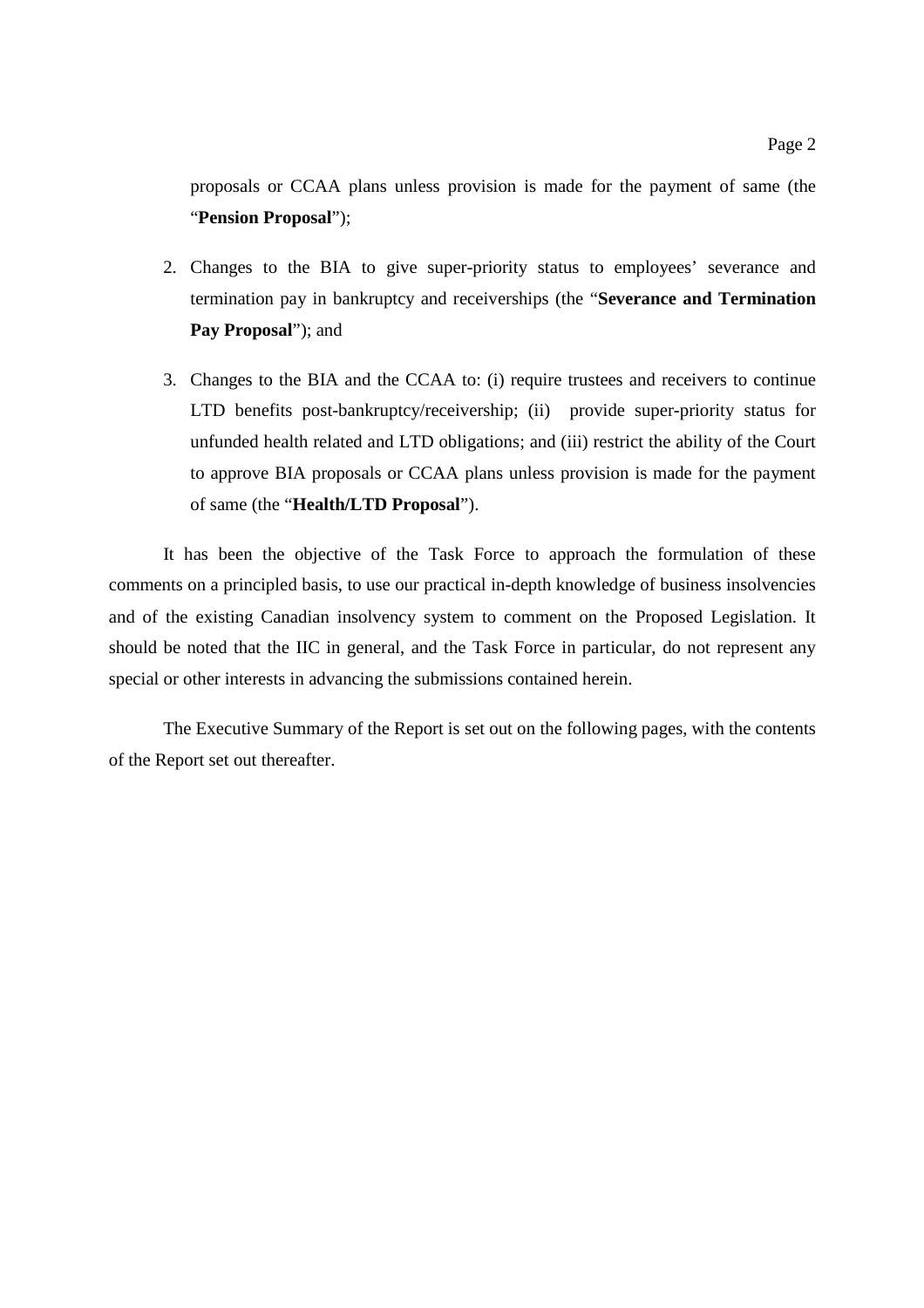#### **EXECUTIVE SUMMARY**

Recent insolvency filings (particularly, Nortel) have focused concern on the impact of the insolvency on employees and the risk they face in respect of the insolvent companies' inability to pay pension, health or LTD obligations and/or termination/severance pay. There is no question that the impact on employees of these unpaid claims is significant.

Attempting to address the issues by protecting the employee claims through insolvency legislation reform presents (at least) one fundamental problem. Once the rules for the insolvency proceeding are set by the Proposed Legislation, every other person (whether they are lenders, investors, suppliers, etc.) involved in establishing relationships with debtor companies must, by necessity, modify their relationships to protect themselves in the event of an insolvency that is governed by the Proposed Legislation. For example, if a priority charge is created against the debtor company's assets, those who provide funds to solvent debtors (whether secured or unsecured) must take into account such priority claims when making decisions about funding the solvent entity. Although the impact of the priority charge is theoretical until an insolvency occurs, an insolvency event must be factored into making the appropriate assessment of the debtor's ability to repay the debt. Most operating lines are on a demand basis and/or have strict review provisions – which would undoubtedly be triggered by the imposition of priority charges. Moreover, the margining requirements and ability to impose additional discretionary reserves on the borrowing base will significantly curtail the availability of financing under existing facilities, even in the absence of a demand or termination of the facility.

As a result, amendments to the insolvency legislation to provide for priority charges or restrictions on restructuring will likely create material new impediments for access to funding. Even if the scope of claims protected by the priority charge were easily quantifiable (and, as we describe in more detail below, they are not), the impact would be significant. Where, as with the Proposed Legislation, the quantum of claims is both substantial and volatile, the prospect of creating priority claims is likely to deal a crippling blow to many companies' ability to access capital.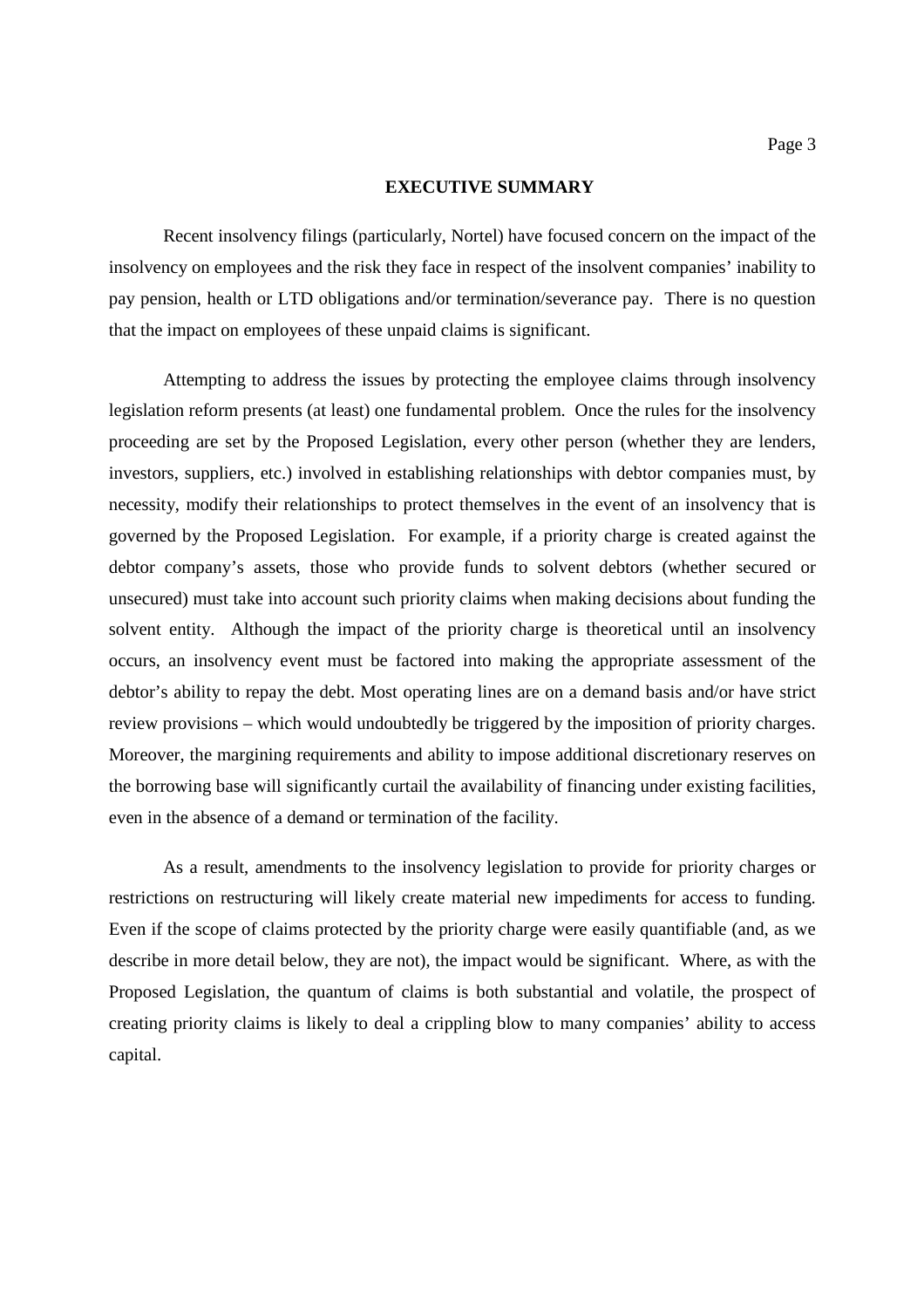To what end? The yoke of these additional financial burdens will encumber all Canadian employers with defined benefit plans, but will be irrelevant to the employees of Canadian companies who do not become subject to insolvency proceedings. The Proposed Legislation will, without question, worsen the situation for the vast majority of solvent companies, while providing limited impact for the employees of the very small minority of companies that become insolvent. The risk is that the Proposed Legislation negatively impacts an already sensitive equilibrium and causes more insolvencies as a result of a tighter credit market. As importantly, the financial burden placed on Canadian employers will present material impediments to their ability to be competitive in a global marketplace – all of which will occur in what is currently a very sensitive stage of economic recovery for Canadian companies.

The fundamental conclusions of our report are that substantial reforms are required in Canada's pension law. Many of these reforms are being advanced in a non-insolvency context and it is more likely that employees will be more effectively assisted by the other measures taken to initiate wider reforms to protect pensioners, such as Bill C-9. Attempting to address the related issues in the context of business insolvencies, particularly through the Proposed Legislation, is commercially imprudent, ineffective and inappropriate (with the possible exception of unremitted pre-filing pension contributions – which are discussed below). We are of the view that the provisions of the Proposed Legislation will have a significant negative impact on access to capital in the business environment while doing little to address the economic and social policy goals of Canadians generally. Although much of the discussion in this Report regarding the Proposed Legislation relates to the Pension Proposal, the conclusions regarding the negative impact apply equally to the Severance and Termination Pay Proposal and the Health/LTD Proposal.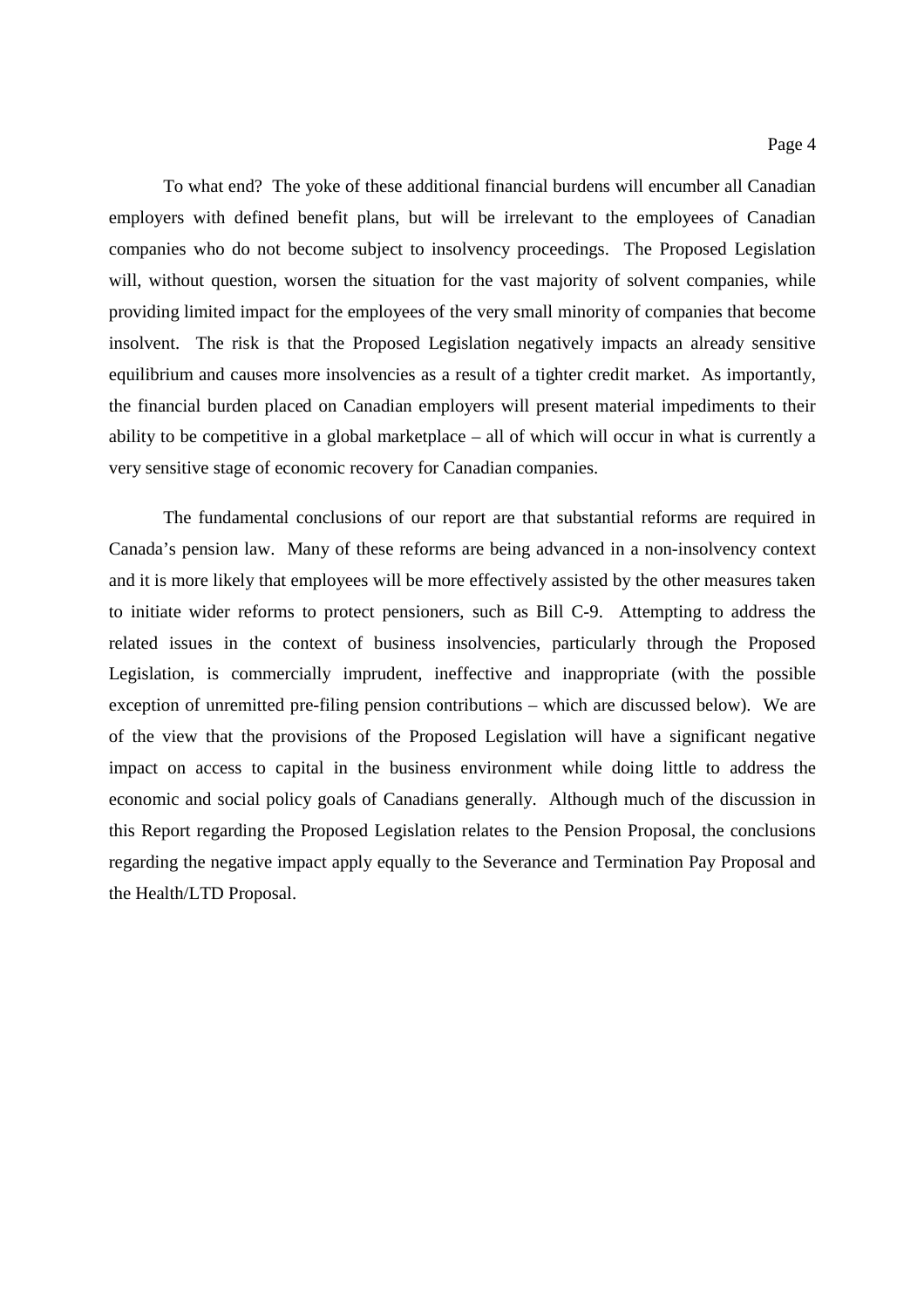#### **REPORT**

#### **Background on Pension Deficit Issues**

The fundamental and deep-seated societal issues relating to pensions in Canada are a reflection of the concern that Canadians currently in the workforce are at risk of having insufficient income in their retirement years. In a pension context (excluding consideration of RRSP's and CPP), these concerns can be said to be tied almost exclusively to situations where the employee is a member of a defined benefit ("**DB**") plan, as opposed to defined contribution ("**DC**") plan. DC plans reflect a commitment by the employer only to make certain contributions to the pension plan. Assuming that those payments are made (a process which is easily monitored by employees or their representatives and other persons interested in the financial affairs of the employer), the expectation of the employee is limited to the maximization of the available funds in the DC plan. In this context, it is the employees who bear the risk of the investment decisions relative to the accumulated pension funds. On the other hand, DB plans carry with them a more significant series of complicated issues, employee expectations and risks that affect both the employee and the employer – through its guarantee of the level of payments that will be made to the employees in the future – as well as other stakeholders in the enterprise.

The commitment of employers in both DB and DC plans is, in a basic sense, similar – to make the contractually agreed payments to the plans out of their operational funding. Normal and current service payments are made in the ordinary course and for all practical purposes are part of payroll. Normal and current service payments also do not generally have a negative effect on the ability of an enterprise to fund its liquidity needs. Those costs are known to the employer and expected by its secured and unsecured lenders to be made – circumstances that can be confirmed by those parties with minimal due diligence. Similarly, with respect to special payments - those payments required as a result of the pension regulatory regime to gradually reduce an actuarially determined going concern or solvency deficiency in a DB Plan - once a determination has been made that "catch-up" payments are required, the quantum of the special payments is known to the employer and can be easily quantified with minimal due diligence by the employer's secured and unsecured lenders.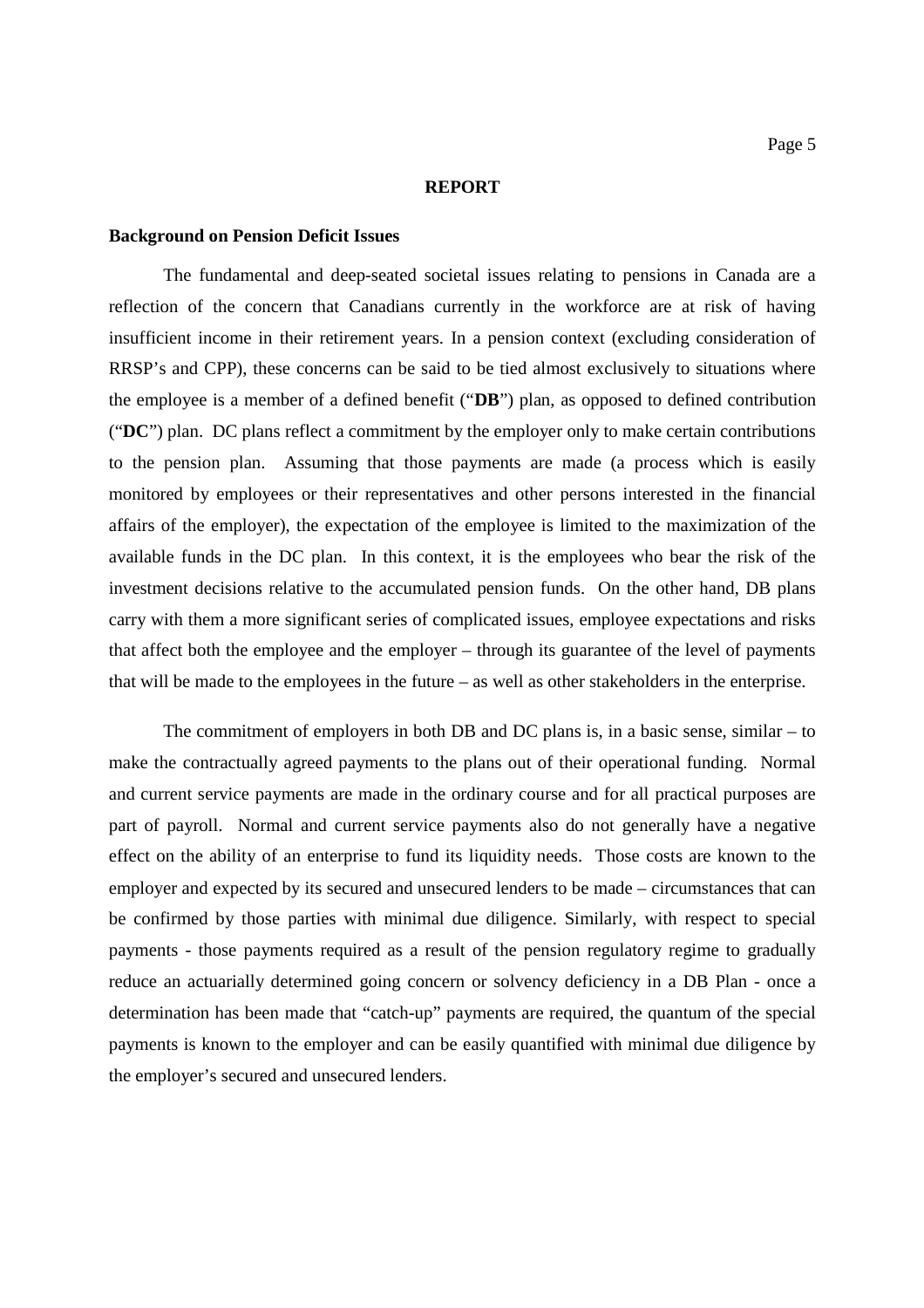In contrast, lenders cannot easily quantify the amount of any final funding shortfall that is determined on an actuarial basis at the time of a winding up of the pension as a result of an insolvency of the employer. The amount of this final deficit in a DB plan is a result of a divergence between the values used in a complex calculation that is made from a series of estimates about future demographic trends, economic trends, assumed rates of return, discount rates and inflation and the actual experience in those economic factors. The estimation process is inherently imperfect. The actuarial valuation takes time to develop, is performed as of a specified date, and the amount of the deficit could change while it is being calculated, due to the passage of time and changes in market conditions. Considering the length of time over which the projections are made, all of the components in the actuarial valuation have a compounding effect and slight amendments to the input variables will have a significant impact.

Pension legislation addresses the uncertainty concerning the actuarial calculation through periodic checks of funding adequacy by requiring two actuarial valuations be conducted at specified intervals. The first check – the going-concern valuation – assesses the adequacy of the fund to pay future benefits assuming the employer will continue the business and plan indefinitely. It requires the actuary to estimate future events and conditions over lengthy periods. If the valuation determines that the current level of funding is inadequate, then pension legislation requires that any funding deficiency be liquidated by special payments made over a long-term period of several years.

The second check – the solvency valuation – assesses the adequacy of the pension fund by assuming that the plan will be immediately terminated. In this type of valuation, future benefits are not taken into consideration and only accrued liabilities are valued as liabilities. The ability of the fund to pay those accrued liabilities is determined using the current market value of the fund's assets, without regard for any future earnings or increases in value that are not incorporated into the current market price. If the value of the accrued liabilities exceeds the current market value of the fund's assets, then this funding deficiency must be liquidated by special payments made over a five year period (although recent and proposed legislative changes would allow a doubling of this period in certain circumstances).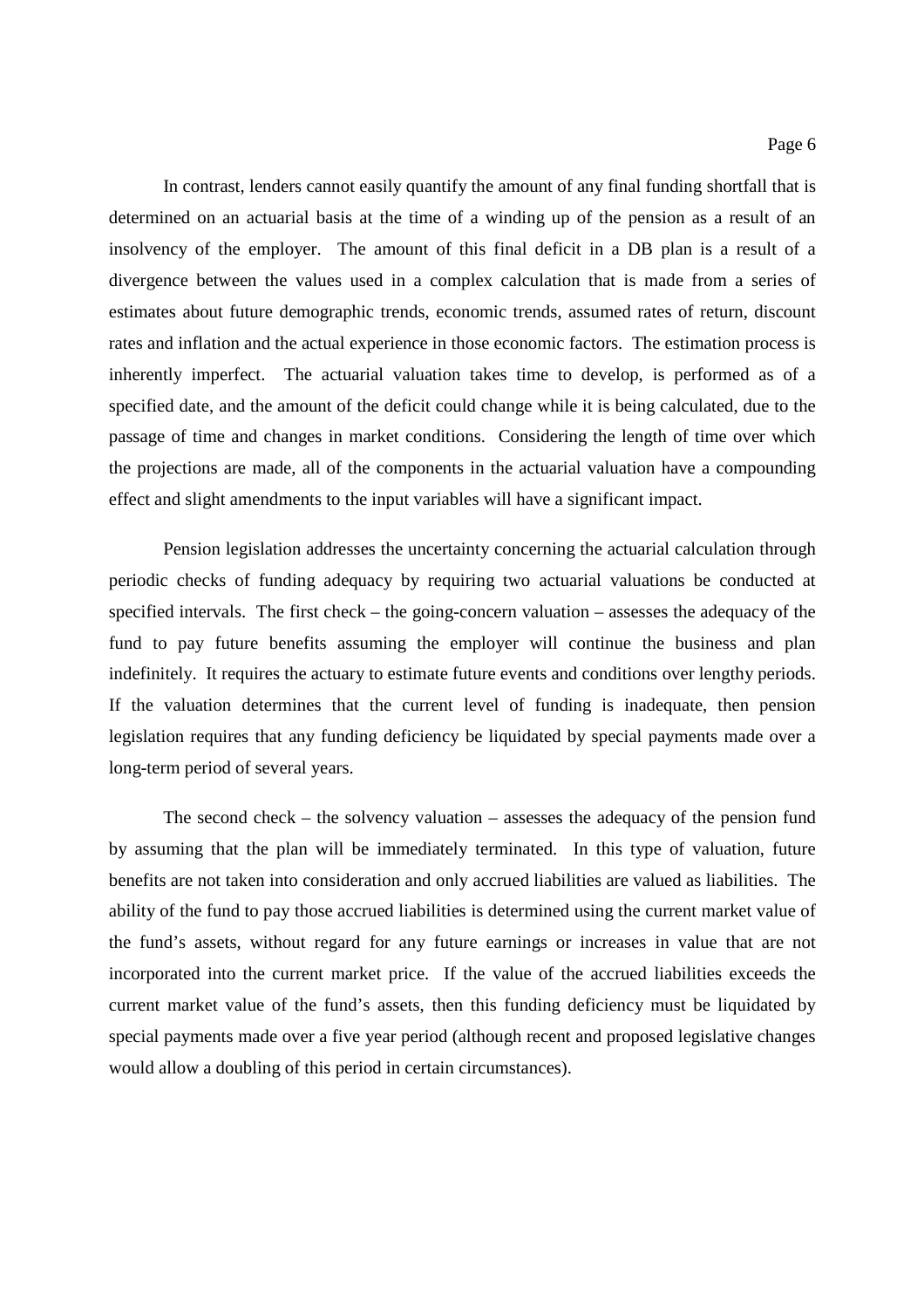Thus an employer with a DB pension plan who becomes insolvent may have some or all of the following obligations: the normal cost pension contributions; special payments for a going-concern funding deficiency; special payments for a solvency valuation deficiency; and/or, if the plan is terminated, the entire amount of any solvency deficiency. The issues become how should any payment obligation or deficit that has been determined to exist be treated in the insolvency proceeding and what are the implications for that treatment.

It is important to stress that, in any circumstance where the amount of a liability is being determined by an actuarial valuation, the frailties of the actuarial process and the resulting consequences are clearly understood. The "actuarial science" involves applying the mathematics of probability and statistics to define, analyse and resolve the financial implications of future events. Almost every component of the predictors is a variable, many of which are tied to economic factors that are both volatile and inherently unpredictable. The variables never perform in a straight line as assumed, whether they are related to estimating the liability side of the equation or the value of the pension fund to address the estimated liabilities. The implications of the volatility are material – even slight adjustments in assumptions regarding, inter alia, interest rates, mortality or market performance can result in very large changes to the resulting calculations of the liabilities, asset values and deficiencies.

## **Status of Pension Deficits**

The BIA and the CCAA as they presently exist provide a measure of protection for unremitted normal or current service payments in the case of proposals or plans of arrangement (by making the payment of these amounts a precondition to the ratification of the proposal or plan by the Court) and in the case of bankruptcy (by creating a super priority secured status for these unremitted amounts).

In cases involving bankruptcies or receiverships, subsections 81.5(1) and 81.6(1) of the BIA provide that where the bankrupt is an employer who participates in a prescribed pension plan, the following amounts are secured by security over all of the assets of the bankrupt employer (if they remain unpaid on the bankruptcy date):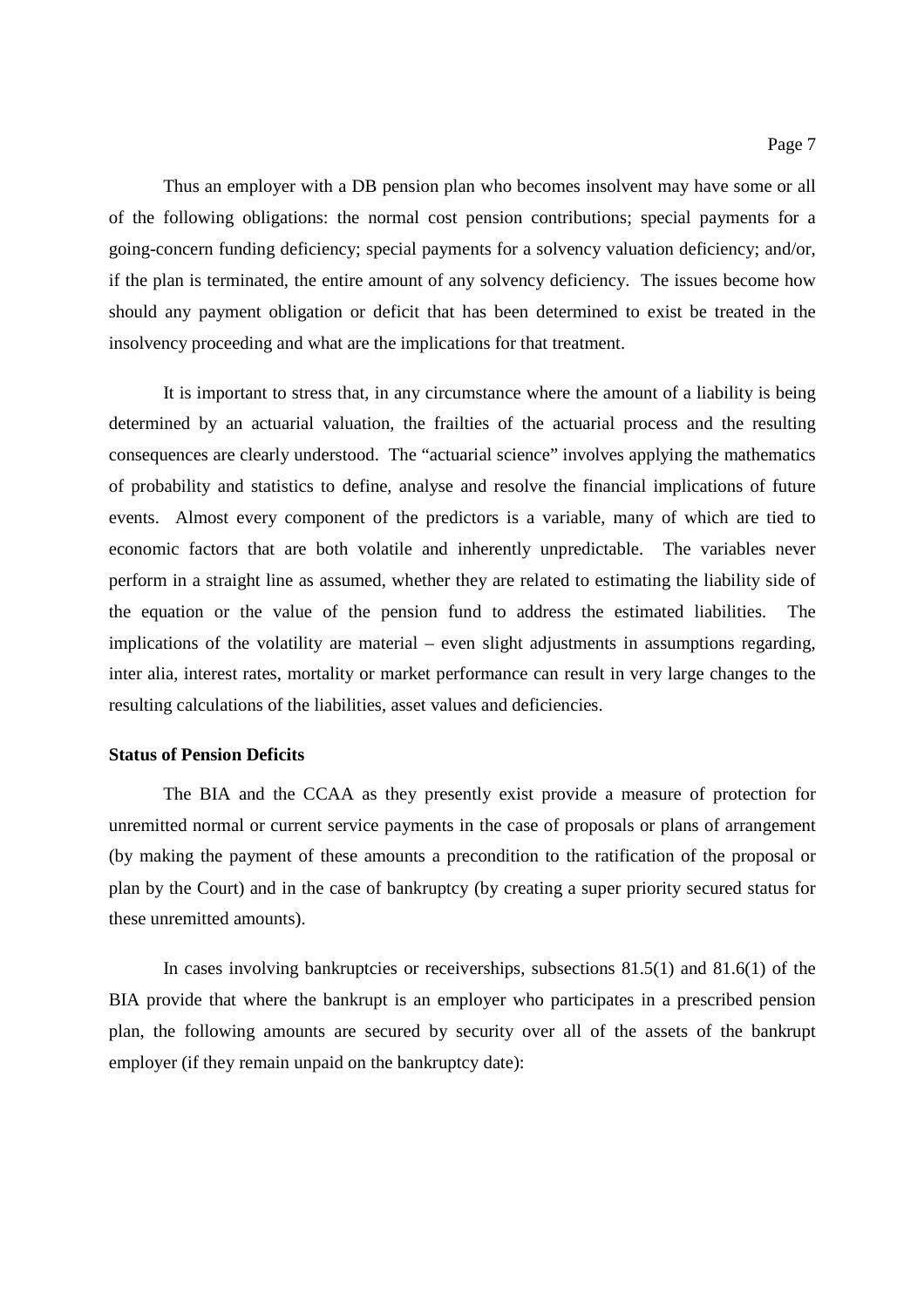- the sum of all contribution amounts deducted from employees' salaries, but not remitted to the pension plan fund;
- the "normal cost", which is defined by subsection 2(1) of the *Pension Benefits Standards Regulations,* 1985 (the "**PBSR**") as meaning the cost of benefits, excluding special payments, that are to accrue during a plan year as determined on the basis of a going concern valuation; and
- the sum of all contribution amounts owed by an employer to a DC pension plan.

Collectively hereinafter referred to as the "**Unremitted Pension Plan Contributions**".

The security granted by subsections 81.5(1) and 81.6(1) of the BIA is provided with priority pursuant to subsections 81.5(2) and 81.6(2) of the BIA, respectively, over every other claim, right, charge or security interest against the assets of the bankrupt or person subject to receivership (for ease of drafting, these will be hereinafter referred to as the "**bankrupt**"), regardless of when that other claim, right, charge or security interest arose except in respect of certain specified claims (e.g., the rights of unpaid suppliers to repossess goods, the rights of employees to security for unpaid wages and deemed trusts for payroll source deductions).

In cases involving proposals under the BIA or restructuring proceedings under the CCAA, subsections  $60(1.5)$  and  $(1.6)$  of the BIA and subsections  $6(6)$  and  $(7)$  of the CCAA provide that, where an employer participates in a prescribed pension plan for the benefit of its employees, the court will not approve a BIA proposal or a CCAA plan of compromise or arrangement unless:

- (a) the BIA proposal or the CCAA plan of compromise or arrangement provides for the payment of Unremitted Pension Plan Contributions; or
- (b) the relevant parties have entered into an agreement, approved by the relevant pension regulator, respecting the payment of these Unremitted Pension Plan Contributions.

These provisions effectively provide Unremitted Pension Plan Contributions with a preferential status, given that the BIA proposal and the CCAA plan of compromise or arrangement cannot be implemented unless they provide that the Unremitted Pension Plan Contributions will be fully paid or all the relevant parties agree otherwise.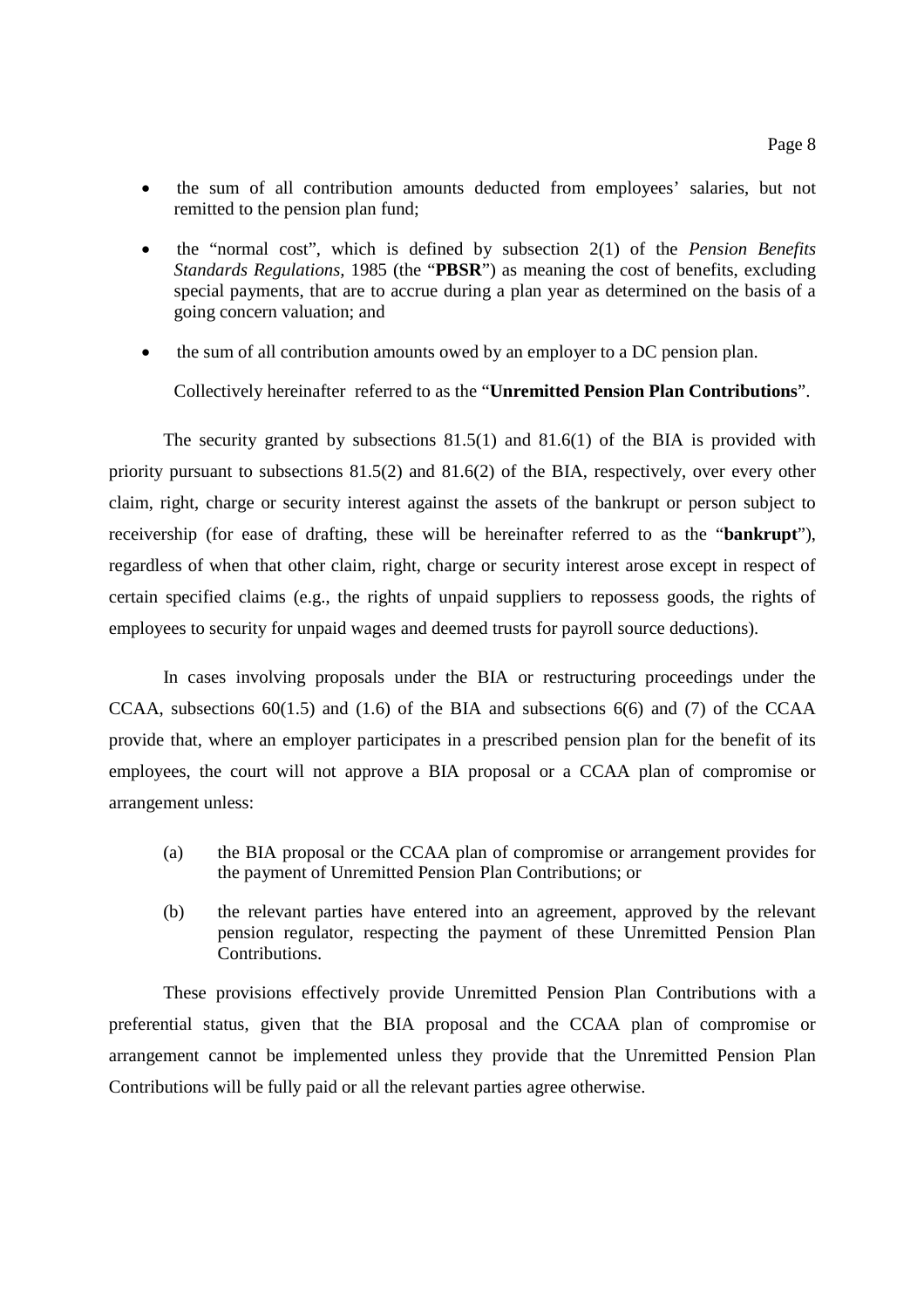Currently, Unfunded Pension Plan Liabilities (as defined below) are not afforded "super priority" nor preferential treatment rights under the BIA and the CCAA that rank ahead of secured creditors.

## **(a) Rationale for protection of unremitted payments**

Comparing the insolvency law treatment of pension claims (and pension guarantee regimes) in Canada, the United States and the United Kingdom, the following policy rationale has been suggested for the protection of contribution arrears:

Pension legislation in all three countries requires regular contributions be made to both defined contribution and defined benefit plans. Any contribution arrears will thus likely involve a deliberate decision by the employer to postpone or avoid remitting the contributions in order to use the funds to keep the business going. Such an action amounts to a preference in favour of the non-pension plan creditors that is contrary to the statutory obligations of the employer. Thus, granting contribution arrears claims a preference in the claims over remaining assets can be seen as an attempt to recognize that the non-payment may have been the result of preferences granted to other creditors while committing an offence. To the extent that insolvency law can serve to provide appropriate incentives to financially distressed employers and their creditors to comply with statutory obligations, granting a post-insolvency preference for those statutory obligations can provide such incentives. (Davis 2009, 145)

The rationale is consistent with that used in other areas of insolvency law that try to discourage distressed debtors from attempting to prefer some creditors over others through riskshifting strategies, such as voidable preferences (Duggan and Telfer 2007). Additional policy justifications for priority treatment include the likelihood of assets being available because of the significantly lower order of magnitude of contribution arrears in comparison with the total shortfall in the pension fund and the support for the pension guarantee funds in the U.K and U.S (Davis 2009, 145). Similar rationales would apply to amending insolvency legislation to include special payment arrears in the statutory secured charge for pension contribution arrears. There is no difference in the type of deliberate and illegal behaviour involved in a decision to postpone or avoid remitting special payments and normal cost contributions. The only difference is the size of the contribution involved, and accordingly one might therefore conclude that there is no principled reason to distinguish the two types of arrears.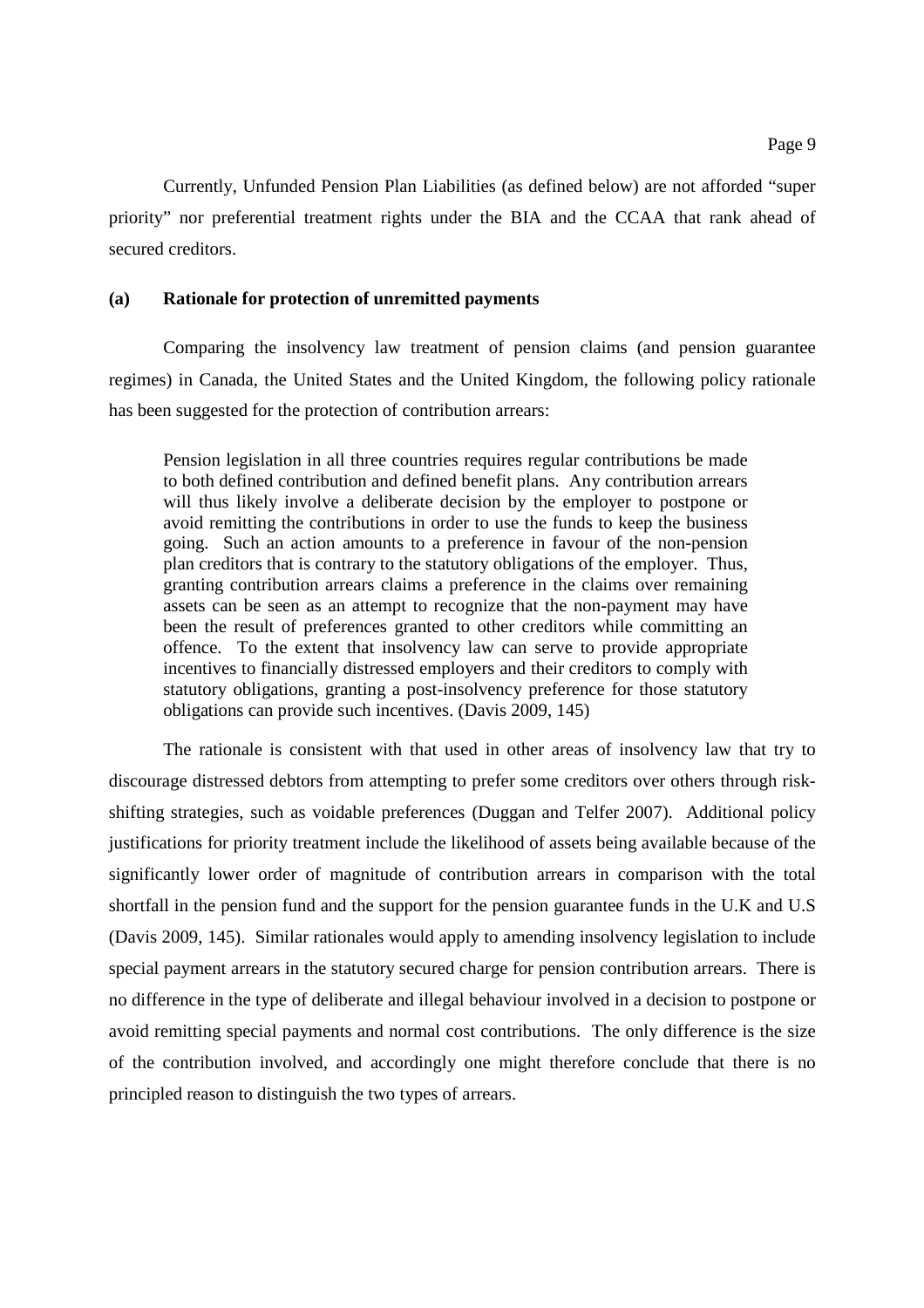From the perspective of protecting the position of employees, it is noteworthy that plan members have no effective remedy in the event of a default in pension plan contributions (including normal cost and special payments). It is the provincial pension regulator that must take action in response to a default, but the pension regulator can only act after the default is reported or otherwise comes to its attention. Any delay in reporting the default or effective action by the pension regulator will likely prejudice the interests of plan members.

As a result of the foregoing, there are a number of factors supporting a reasonable manner of protection of all unremitted payments.

Though not currently protected, special payments could receive some measure of priority protection without impairing liquidity. Suggested provisions could include:

- 1. Special payments which have accrued up to the date of filing based upon an actuarial report existing at the time of the filing could receive similar priority protection as normal or current cost payments. Any special payment protection should only be based upon the actuarial report existing at the time of the filing. In St. Marys, the prefiling report indicated a shortfall of less than \$1 million, but the amounts jumped after filing to over \$10 million. In Nortel the yearly increase for special payments post filing would have increased dramatically (probably by over \$20 million per year during its restructuring) if Nortel had not been able to settle its pension and other benefits.
- 2. Unlike normal and current cost payments, the special payments priority should only attach to current assets. The current situation, which provides for a priority charge against all assets for normal and current costs is already problematic. Any further extension of the charge to special payments might well inhibit access to secured term lending (which is typically secured by a charge on fixed assets). Unlike asset-based and liquidity lenders, term lenders do not have control after the funds have been lent and they typically lack the ability to constantly monitor the borrower's performance in making the payments. Their primary recourse is to call the loan in default. Such a situation lends itself to the trigger of more early insolvencies. However, it is fair to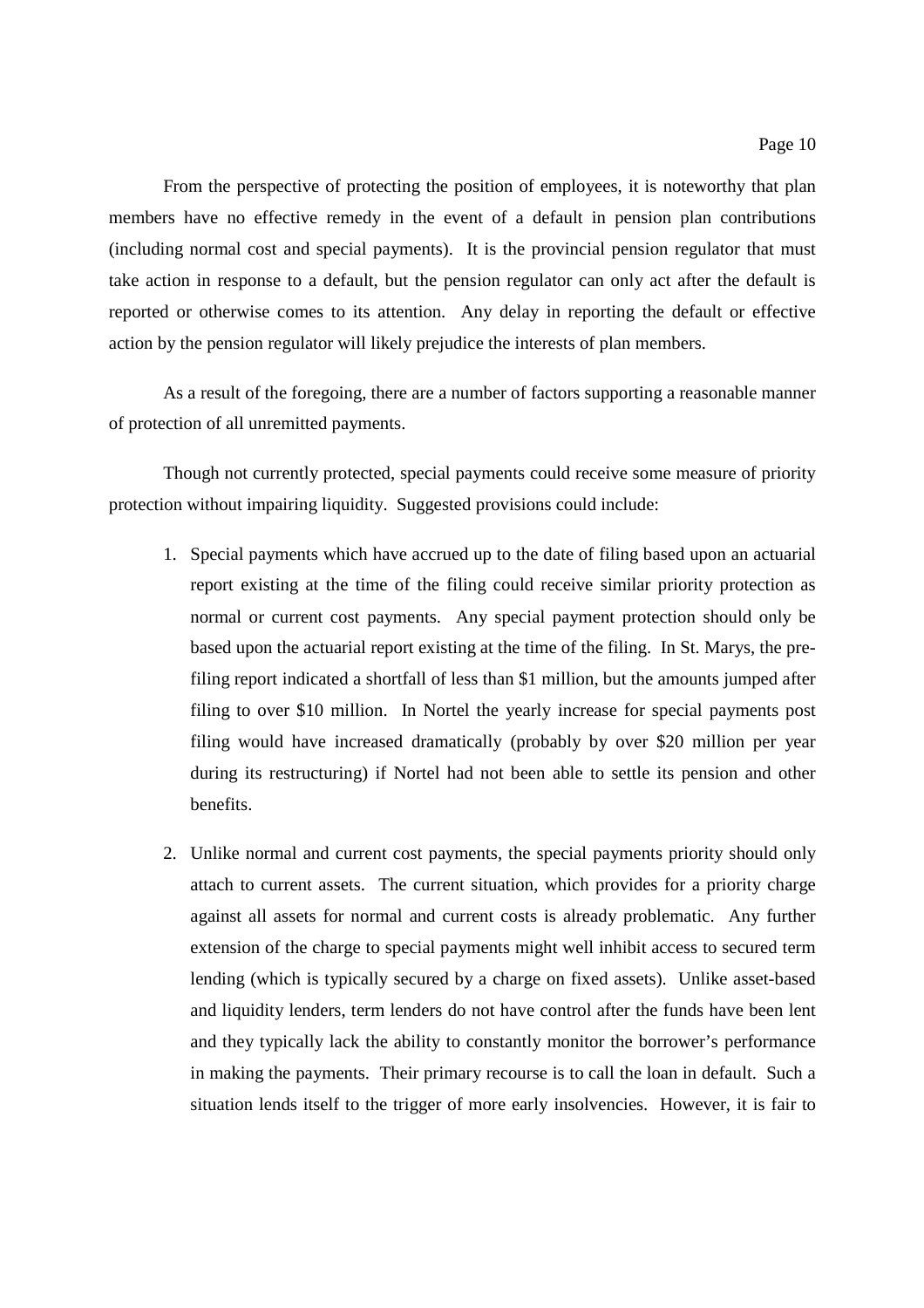- 3. Because of the magnitude of the special payments, any statutory provision that contemplates a priority charge or payment requirement must include a cap or maximum amount of charge/priority so as not to materially restrict liquidity needs. This "cap" should be determined after consultation in the legislative process with actuaries and other stakeholders.
- 4. In cases where operations continue after the initiation of the insolvency process, the termination of special payments accruing after the filing should be a matter of discretion, after consulting with the Monitor/trustee and obtaining court approval. It is critical to any restructuring process that there be flexibility in this process as, among other things, it directly impacts the availability of DIP funding. In Abitibi-Bowater, the company was authorized by the Court not to continue making the special payments during the restructuring. In Nortel, the company was authorized to continue to make these payments until an overall settlement was reached with the retirees, employees, Unions, pension regulators, noteholders and other stakeholders. The settlement was finally approved by the Court and leave to appeal by some dissenting disability retirees was dismissed.

## **(b) Protection for Pension Deficiencies other than Pre-filing Accruals**

As set out above, an employer with a DB plan initiating insolvency proceedings may have a number of different statutorily prescribed normal cost and special payment obligations. In addition, the most recent actuarial valuation may have disclosed a funding deficiency that the special payments are supposed to liquidate. However, the total funding deficiency does not become an obligation until a decision is made to terminate the pension plan, either by the employer or pension regulator.

Differing policy considerations apply when considering the case for increasing the priority of the claim for the funding deficiency after all contribution arrears have been remitted. There are two main reasons why the policy considerations are different. First, a shortfall in a DB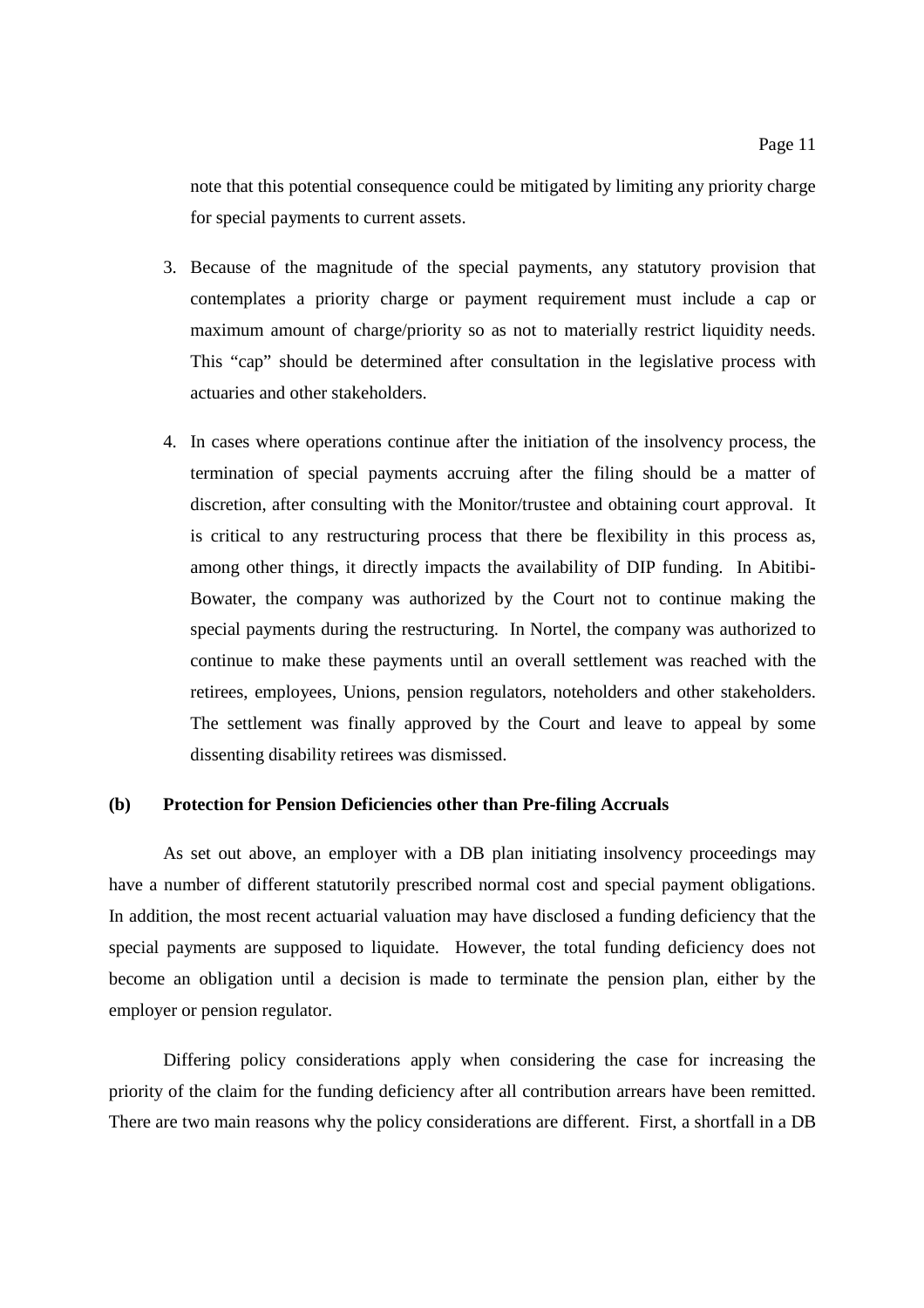plan can arise without any wrongdoing or statutorily prescribed fault, or even any deficient management decisions on the part of the employer.

Second, the magnitude of pension shortfalls makes it less likely that the employer's assets could satisfy the claim in many insolvency proceedings. Any inability to fully pay the priority charge means all other creditors (unsecured or subordinate secured) would receive nothing on their claims.

In addition, the effect on credit markets should be considered, especially given the volatility of pension shortfalls that will make any credit granting decision uncertain because of the unknown dimensions and probability of the credit risk involved in the DB pension fund. This concern has been cited as being behind the decision not to change priorities for pension claims in insolvency proceedings in the U.K. Pensions Act (2004). (Stewart 2007, 22)

Thus, the option of changing priorities under insolvency law to address the problem of pension fund shortfalls lacks a compelling policy rationale. This appears to be recognized by a number of other countries – none of which create the type of super-priority charge for pension deficiency claims contemplated by the Pension Proposal<sup>1</sup>.

More importantly, however, from a strictly Canadian perspective, the extension of such a significant priority charge as provided for in the Pension Proposal will present a critical and immediate negative impact on all operating companies that are employers with DB plans for a number of reasons, including:

(a) It will cause lenders to restrict credit, particularly working capital, to borrowers with DB pension plans whether or not they are in deficit. Already, many working capital facilities reserve (deduct from the borrowing base) an amount in respect of existing priority claims (a payroll cycle plus one cycle of pension contributions). Credit Agreements will now have to reserve for special payments and indeed, may need to start to reserve for special payments that may be required in the future given the potential for regulators to demand new solvency valuations from

<sup>&</sup>lt;sup>1</sup> See attached table, which sets out a summary of the status of pension claims on bankruptcy in certain selected countries based on information from OECD publications listed in the table.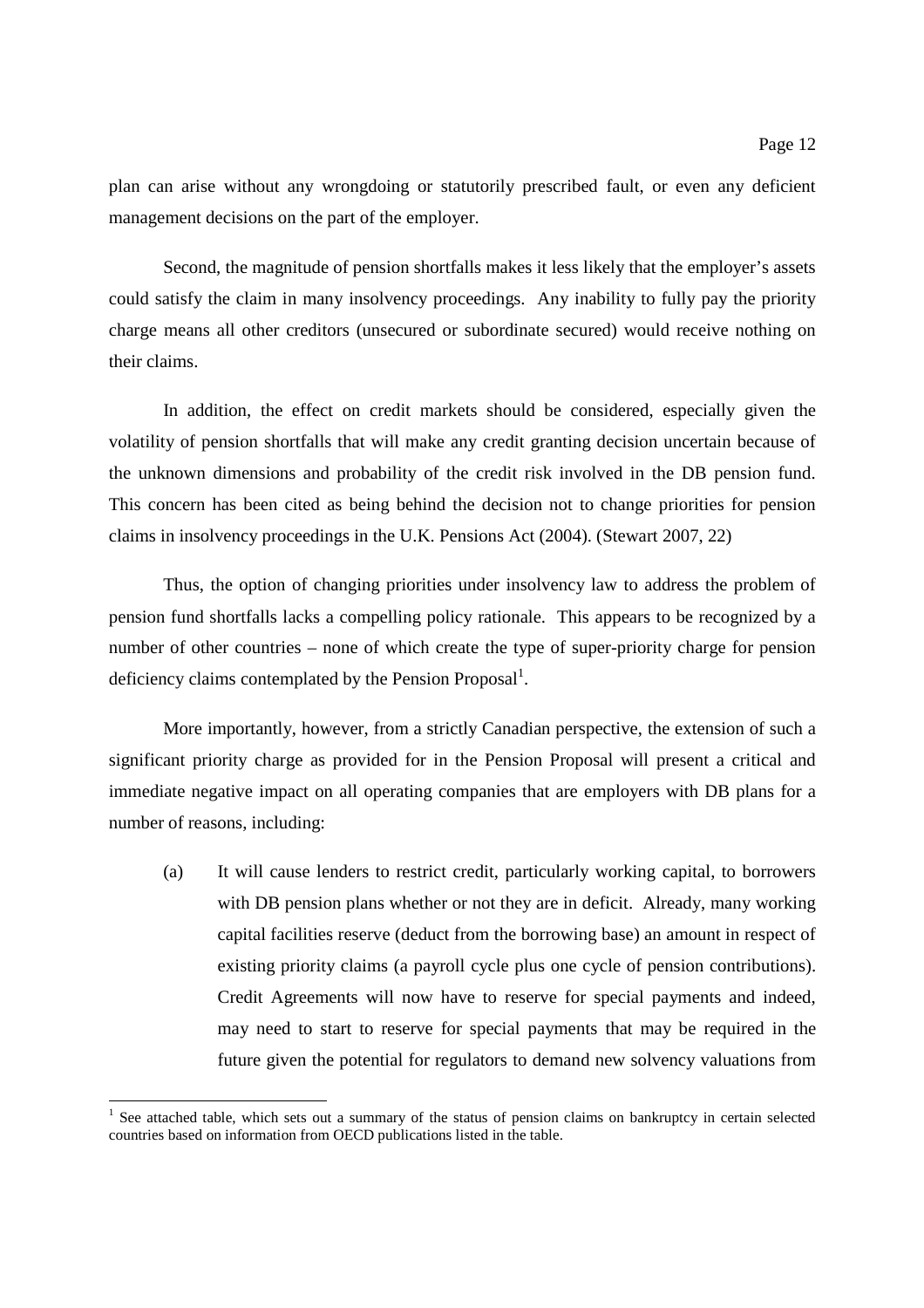time to time. The impact of this will be to deprive pension plan sponsors of the same access to credit that non-sponsors enjoy if indeed it does not cause some lenders to restrict credit to only the most financially stable companies. Credit availability will decline and credit cost will increase in a significant way, putting Canadian companies at a competitive disadvantage to companies in other countries that do not have to give preferred creditor status to Unfunded Pension Plan Liabilities.

- (b) Because of (a), there will be very major incentives to the few remaining private sector plan sponsors to convert their plans to DC or simply close them down altogether. Unionized operations (the bulk of surviving private sector DB plans) will be under further competitive pressure and there may be fewer options available to restructure, attract capital or otherwise take steps necessary to adapt or survive.
- (c) The consequences of (a) must also be measured in the impact on the general economy, which is at risk of deteriorating if Canadian companies' competitiveness in the global marketplace is hindered by being subject to a more burdensome regime through the application of additional priority charges on their assets.
- (d) The Pension Proposal will provide little to no benefit to pensioners or employees. As a result of successor employer rules and the immunity of collective bargaining agreements from restructuring, pension plans cannot be terminated without the active participation of the union in any event. As such, pension deficits have a *de facto* priority in that pension plans cannot be terminated to crystallize the deficit unless the union agrees. This already causes needless liquidations.
- (e) If the Pension Proposal comes into effect, a wide array of creditors, such as banks and bondholders, would see their interests suddenly become subordinate to potentially substantial Unfunded Pension Plan Liabilities. Directly affecting that calculation are the currently changing International Financial Reporting Standards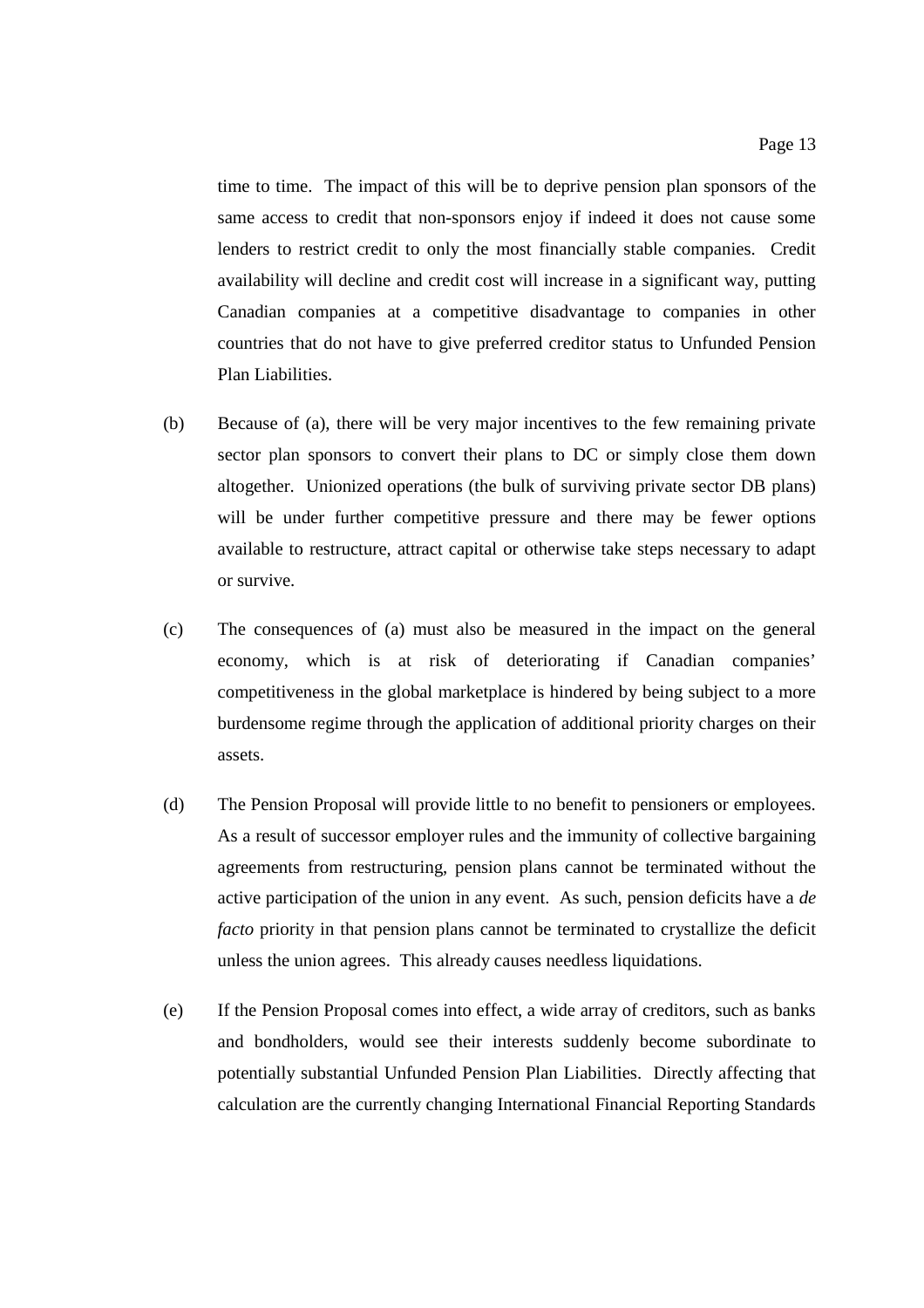("**IFRS**"), which will likely impact pension plan accounting and create more volatility from quarter to quarter. This increased lending risk would likely have the effect of instantly depressing the value of the debt instruments, issued by such employers. Such corporate bonds are widely held by Canadians in their retirement savings portfolios and registered pension plans.

- (f) In addition to these potential adverse effects on the credit market, in extreme cases the Proposed Legislation may cause plan sponsors to borrow to make immediate further contributions to fully fund their pension plans in order to get continued access to credit – the additional debt burden could put some employers out of business. Another unintentional consequence of a sudden increase in the total amount of secured debt carried by plan sponsors, is that it may trigger an event of default under existing financing agreements. In addition, lenders may refuse to take on the increased risk of offering new financing to distressed sponsors (in the form of either DIP or exit financing) which could accelerate bankruptcies.
- (g) Lastly, if one assumes the correctness of the premise that the most significant components that create a pension funding deficit are market related (whether it is stocks/bonds performance or interest rate fluctuations), the creation of the priority charge has the direct effect of shifting all of the market risk's impact onto the creditors of the employer. There is no compelling policy reason for such a drastic result.

#### **Other Alternatives**

Instead of focussing the discussion on legislative reform in an insolvency context, other options must be considered. One option is to institute a national system of pension benefit guarantees funded by premiums charged to employers who have DB pension plans. The other option is to attempt to address the policy objectives through legislative reform in pension and related matters without limiting the legislative initiative to an insolvency context. These options are not mutually exclusive.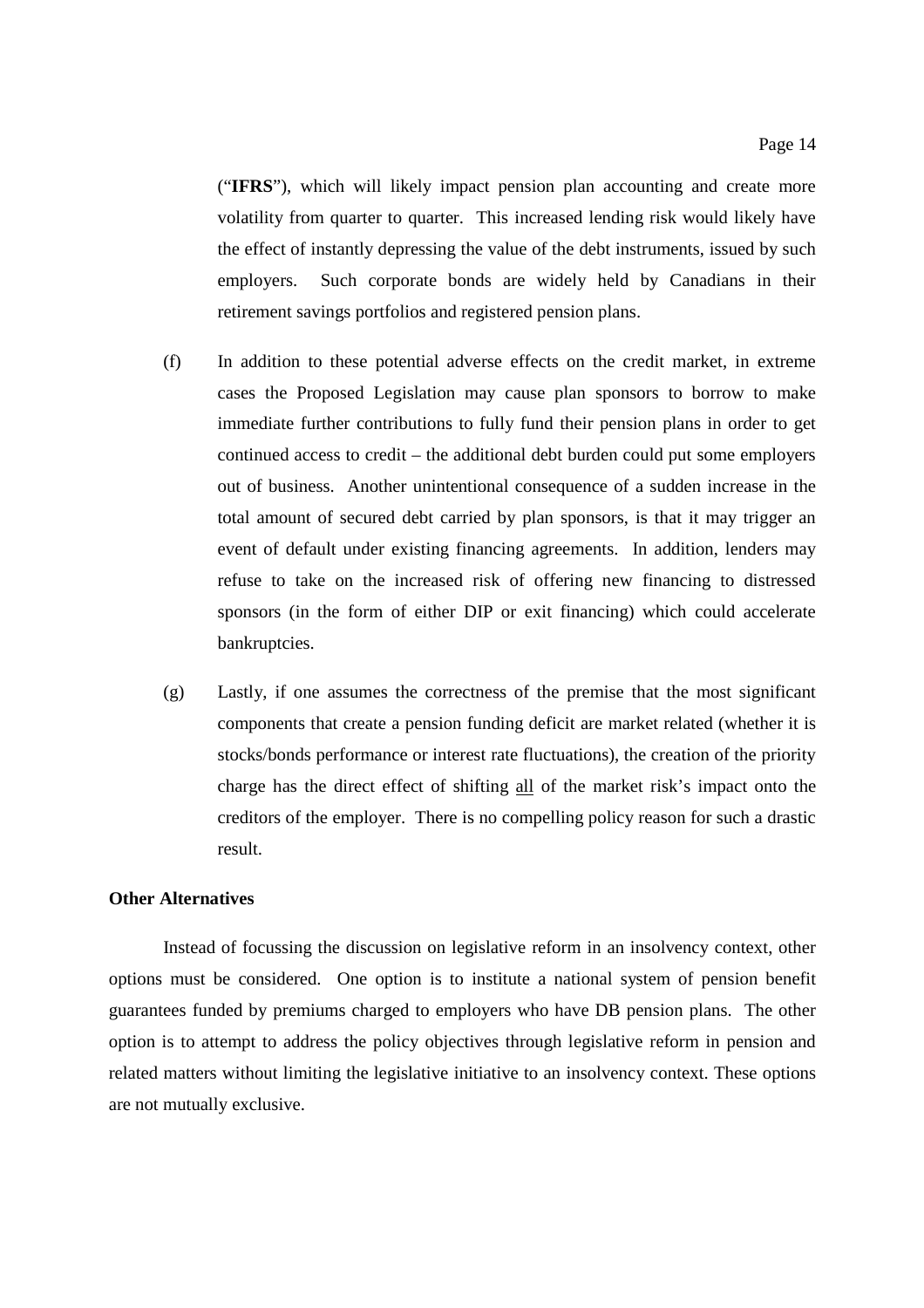#### **(a) Pension Guarantee**

A pension guarantee fund is probably the least urgent option, but we should recognize that there already have been taxpayer-funded *ad hoc* forms of pension guarantee through (a) government bailouts of various industries on the grounds of industrial policy and (b) the "loan" of funds to the Pension Benefits Guarantee Fund ("**PBGF**") to cover the Nortel (and prior) deficits.

Although it is acknowledged that international experience shows that designing a premium structure that will make a guarantee fund sustainable without driving weaker employers/pension funds into insolvency is a significant hurdle, the size of the Canadian problem is significant. Mercers has estimated that the wind-up deficit for private sector Canadian DB plans is approximately \$38 Billion as at December 31, 2009. If the Ontario PBGF provisions were to apply to all these plans, then the total "national PBGF" exposure would be approximately \$15 Billion. The estimates are based on a combination of Mercer data and Stats Canada information. While not setting out a split between Ontario plans and those of other provinces/territories, it is believed that Ontario would be at least half of the total exposure.

There are other avenues that would likely prove more fruitful in terms of strengthening the security of the pension promise, many of which can be found in the Ontario Expert Commission on Pensions Report.<sup>2</sup> These include strengthening the existing funding rules, addressing the ambiguities and conflicts in the role of the pension actuary, increasing the economic efficiency of small and medium sized pension plans' investment activities, and vastly improving the governance regime for pension plans. However, all of these actions lie within the legislative purview of the provinces, except for that portion of pension funds under the legislative authority of Parliament.

<sup>2</sup> Arthurs, Harry W. 31/10 2008. *A Fine Balance: Safe Pensions, Affordable Plans, Fair Rules.* Report of the Ontario Expert Commission on Pensions. *Queen's Printer for Ontario*. Ontario Ministry of Finance. 15/11/08 <http://www.fin.gov.on.ca/en/consultations/pensions/report/Pensions\_Reort\_Eng\_web.pdf>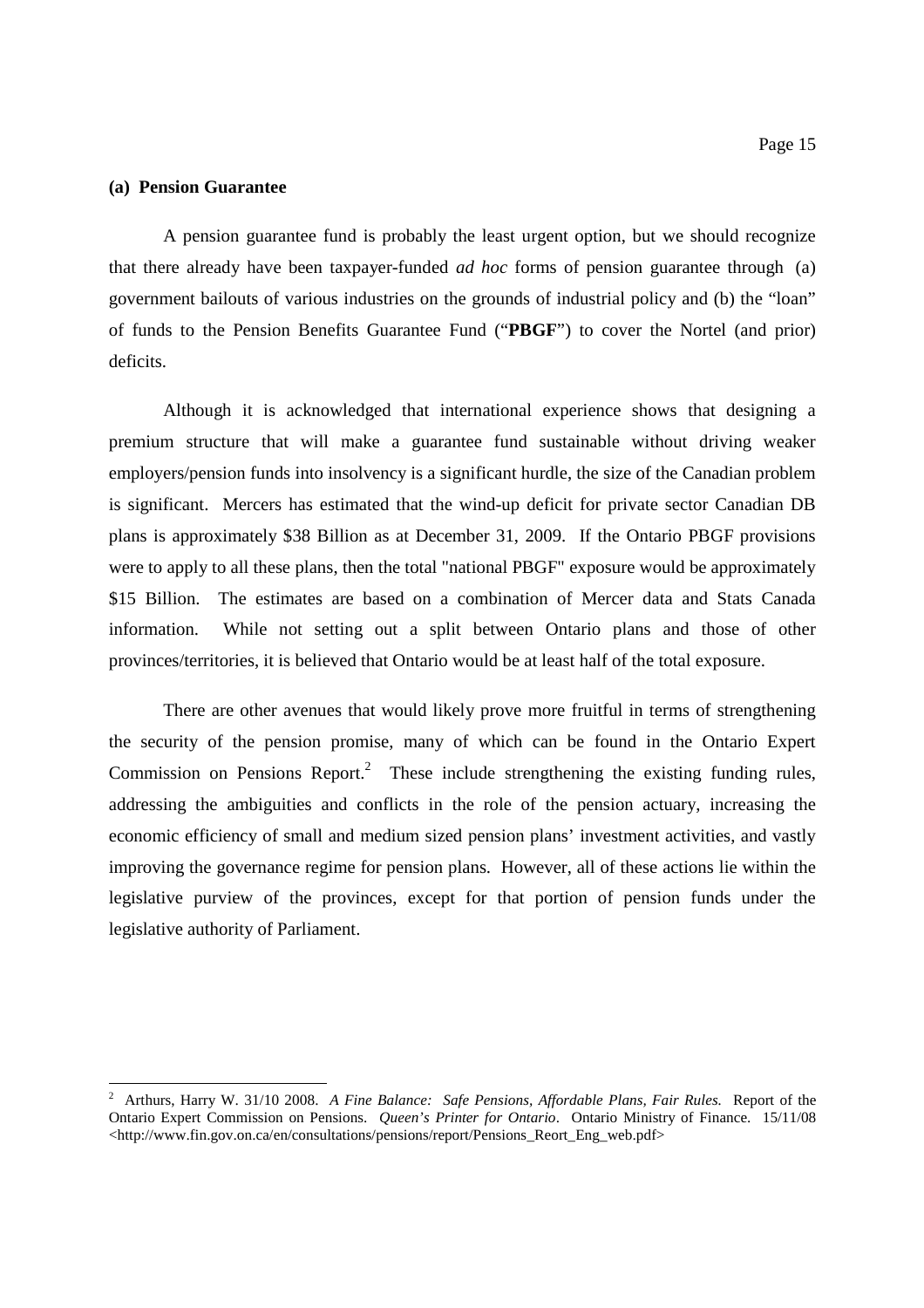#### **(b) Wider Reform**

The Government has already taken significant steps to address certain of the concerns noted above through the passage of Bill C-9 (the *Jobs and Economic Growth Act*, which received Royal Assent on July 12, 2010). The Act provides for, among other things:

- the extension of the statutory deemed trust to include unpaid wind-up deficit amortization payments. This protects part of the Unfunded Pension Plan Liabilities;
- a distressed pension plan workout scheme to facilitate a negotiated funding arrangement; and
- plan sponsors to satisfy funding obligations with letters of credit.

If one believes the concept that pension reform is a problem that reflects a deeper societal issue that needs more than a mere insolvency legislation change, it would seem that employees' retirement income could be better protected by:

- o Creating incentives to encourage employers to leave reasonable surpluses in a plan, rather than limit the contributions to the strict minimum available amount. This would require eliminating the natural aversion of employers to contribute any excess amount to the fund. This could be accomplished by relaxing the rules to make a pension surplus available to the employer, on termination or wind up of a plan, so that there is no perception that any fund invested in the pension plan is forever lost to the enterprise. However, care should be taken that such changes do not create incentives for employers to terminate plans in order to gain access to surplus amounts at some point when market conditions generate such a surplus.
- o Allowing the pension plans to become overfunded, by eliminating the possibility of an enterprise taking a pension plan premium holiday when investment yields are high. The enterprise would always be required to contribute to the plan notwithstanding an over funding status. Conversely, to increase stability, the special payments required to be made upon an actuarial revaluation of the plan could be scaled over a longer period. This would provide some recognition of the fact that yields can be cyclical, creating plan surplus and deficits that are merely temporary. The amount of overfunding required could be linked to the degree of volatility in the plan's investments pursuant to some reasonable and pragmatic formula.
- o A multi-employer type of solution that, to the greatest extent possible, allocates the funding burden fairly, without the spectre of a priority charge that could choke off funding availability at a time when the economy needs to grow.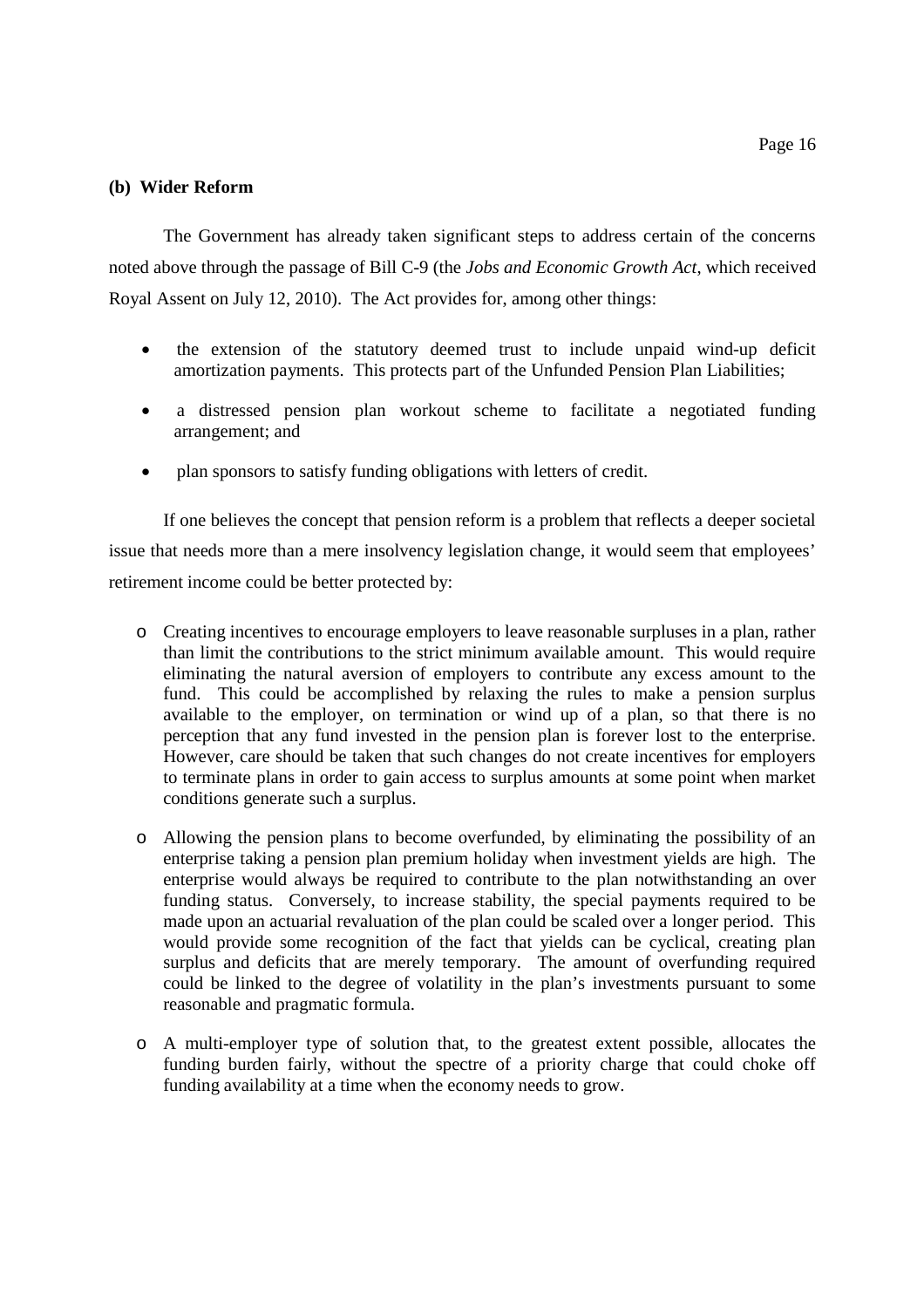- o To explore whether to prescribe certain minimum requirements in terms of insurance and then allow for optional, additional coverage for those that want it. This model would balance the societal concern and risks by ensuring minimum coverage for vulnerable employees who need protection and may not be able to choose for themselves, while allowing others to obtain (and pay for) enhanced coverage, hopefully as part of an integrated retirement plan.
- o Reviewing the practice/requirements put in place in connection with the termination of pension plans to purchase annuities with the employee's distribution. If the plan is terminated at the bottom of the economic cycle, a process of committing employees to purchase annuities puts them into an annuity at the bottom of market thereby exasperating the situation. This is a difficult scenario, amplified by the lack of a vibrant market in Canada for annuities. It may be more appropriate to allow employees to have the option of taking funds out and putting them into new DC plans that would allow them to ride the market cycle rather than freezing them at bottom.
- o Policy makers should not ignore the needs of the large number of Canadians who do not have access to pensions. Strategies could include further material enhancements to the RRSP and TFSA regimes.

#### **Health/LTD obligations**

Bill C-487 proposes to amend the BIA and the CCAA such that priority for payment (ahead of secured creditors) would be given in both bankruptcy and restructurings for the actuarial value of: (1) the income replacement portion of LTD benefits until the recipients reach the age of 65; (2) health care benefits and pension accruals for employees who were receiving LTD benefits until the recipients reach the age of 65; and (3) five years worth of health care benefits for all other employees. Bill S-216 proposes to amend the BIA and CCAA such that, in bankruptcy or receivership, the actuarial value of LTD benefits and health-related benefits owed to LTD recipients would be given priority for payment ahead of unsecured creditors and that, in restructurings, such amounts would be given priority for payment ahead of secured creditors.

The issue of terminating health related/LTD benefits arises where the business is being carried on in some form or other through a receivership or CCAA proceeding and the employer/interim lender (colloquially, "DIP lender") wishes to terminate benefits to retirees or to everyone. If the benefits are insured through group policies there is usually a short period during which individuals may convert their benefits into individual policies. Where LTD benefits are provided through an insurance policy, those employees in receipt of the benefits when the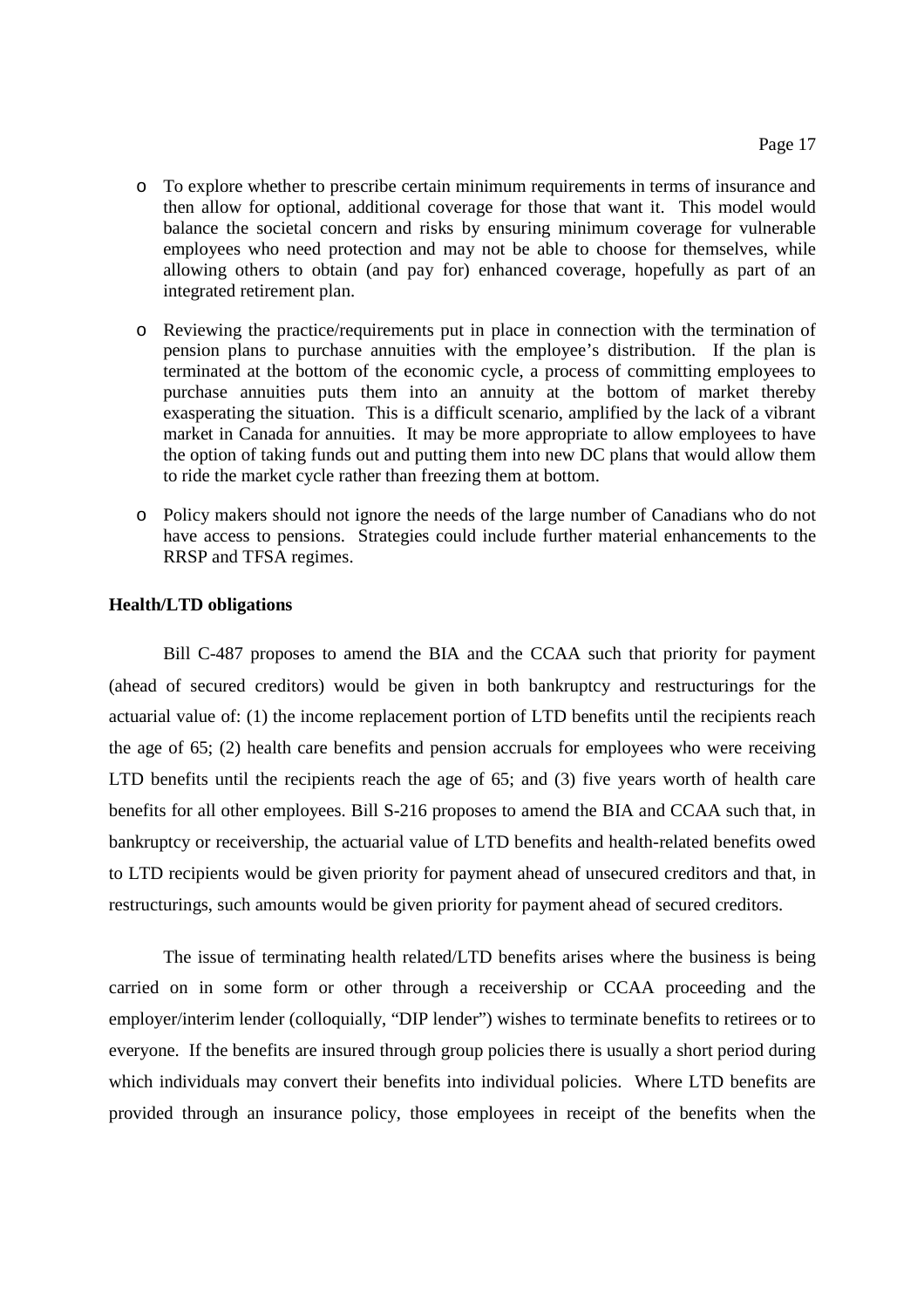employer becomes insolvent should not have their benefits affected by the termination of the insurance policy. However, continued receipt of other benefits such as life insurance, supplementary health and dental coverage is dependent on the continued payment of policy premiums. If the employer's LTD program is self-funded, then it can be directly affected by the employer's insolvency. The issue is one of termination of an "executory" contract during the receivership or CCAA. The conditions for court approval of a disclaimer in the context of the CCAA are:

32(4) In deciding whether to make the order, the court is to consider, among other things:

- (a) whether the monitor approved the proposed disclaimer or resiliation;
- (b) whether the disclaimer or resiliation would enhance the prospects of a viable compromise or arrangement being made in respect of the company; and
- (c) whether the disclaimer or resiliation would likely cause significant financial hardship to a party to the agreement.

By way of contrast, we note the criteria and procedure adopted by the U.S. in s.1114 of the Bankruptcy Code regarding retiree medical benefits could be adapted to our system and would be preferable to an abrupt cut-off occasioned by the filing of an application under the CCAA. The procedure is as follows:

"… s.1114 sets out conditions that must be met in order to successfully apply to the court for an order modifying or rejecting the obligation to pay vested retiree health benefits. It begins by prohibiting an employer from failing to pay or modifying retiree benefits unless a court has ordered the modification of the benefits or an agreement on modification has been reached with the retirees' authorized representative. Before the employer can apply to the court for an order modifying retirees' vested benefits, it must comply with similar procedural requirements to s.1113, i.e., it must make a proposal to the retirees' representative after providing that representative with information about the proposal and why it is necessary to the employer's restructuring. The employer must negotiate the modification in good faith with the retirees' representative and may only go to court if the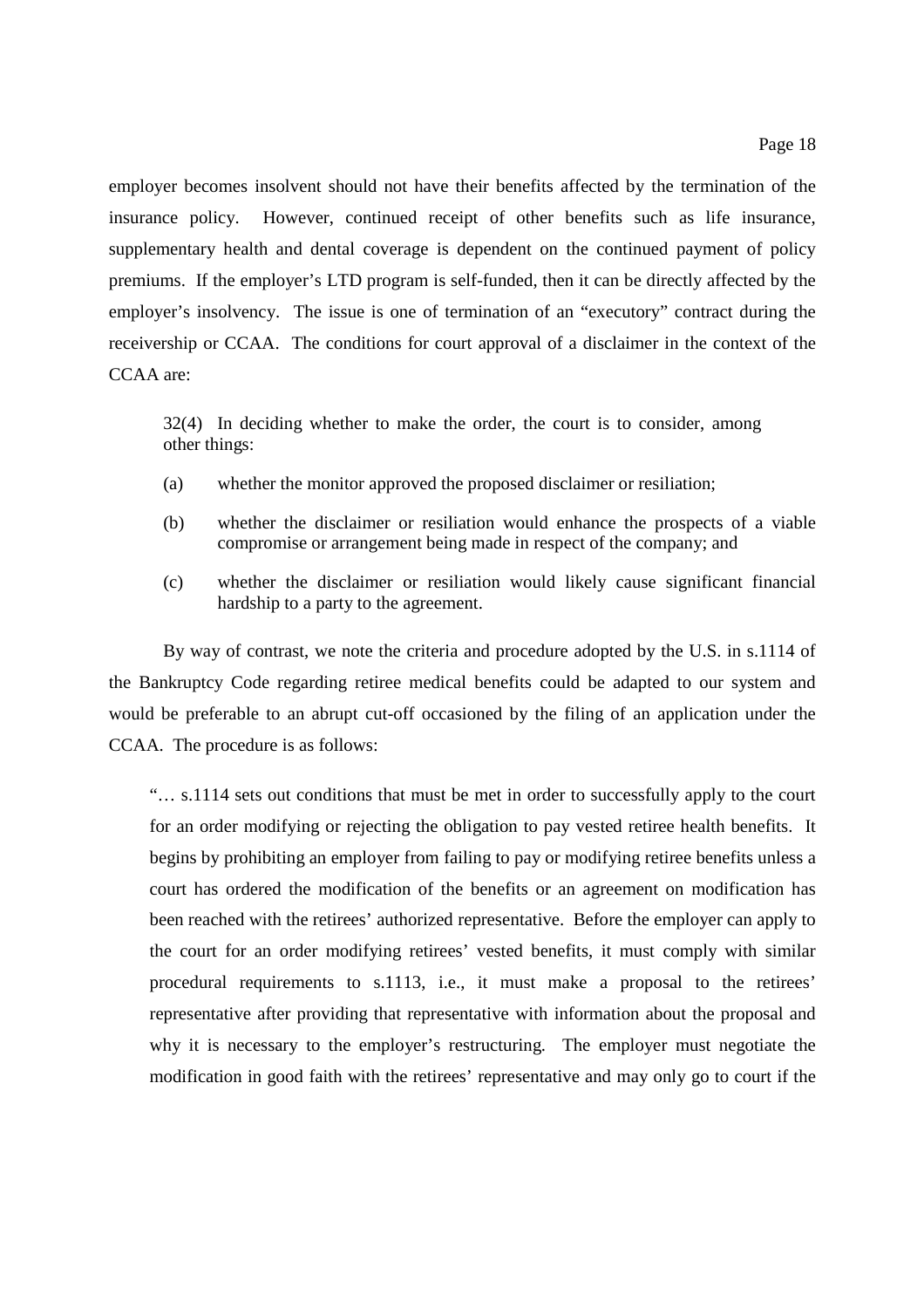proposal is rejected without cause. Once at court, the employer must show that the modifications are necessary and that all affected parties are treated fairly and equitably."<sup>3</sup>

Thus, rather than merely having to show that disclaimer enhances the prospect of the restructuring, employers would have to make a reasonable offer of compromise, negotiate in good faith and then demonstrate both necessity and fair and equitable treatment before they could modify or terminate the benefits. This is conceptually close to the actual experience in the Nortel proceeding.

"In the United States Senate Committee report on the legislation enacting s.1114 of the U.S. *Bankruptcy Code*, the impetus for the legislative initiatives was described as follows:

This bill recognizes the conflict between the interests of all other unsecured creditors in a Chapter 11 proceeding and the special problems associated with the cut-off of health and insurance benefits to retirees. The special treatment accorded retiree benefit payments is appropriate because of the hardship imposed on elderly recipients when such benefits are suddenly curtailed. However, this bill addresses the needs of retirees within context of the traditional structure of the Bankruptcy Code. The broader issues associated with retiree benefits remain to be addressed by other committees of appropriate jurisdiction.

Thus, it would appear that the legislators wanted to provide some balance in the relationship between vested retiree benefit claimants and all other unsecured creditors that recognized the hardship imposed on retirees when they are denied access to medical insurance."<sup>4</sup>

"… although the immediate impact of cancellation of health insurance may not be as devastating as that experienced by a U.S. retiree, the impact on a Canadian retiree will still be substantial, given the role of private sector financing in both the overall expenditures and those on prescription drugs. The potential that serious health effects may follow from delay in obtaining medication or other types of privately-funded

 $3$  A fuller description of the US procedure and the rationale for choosing this over the current standard in respect of the termination of medical benefits is found in "Doomed to Repeat History" Retiree Benefits and the Reform of Canada's Insolvency Laws", *Annual Review of Insolvency Law – 2004,* 199.

<sup>4</sup> *Ibid.* at 231-32.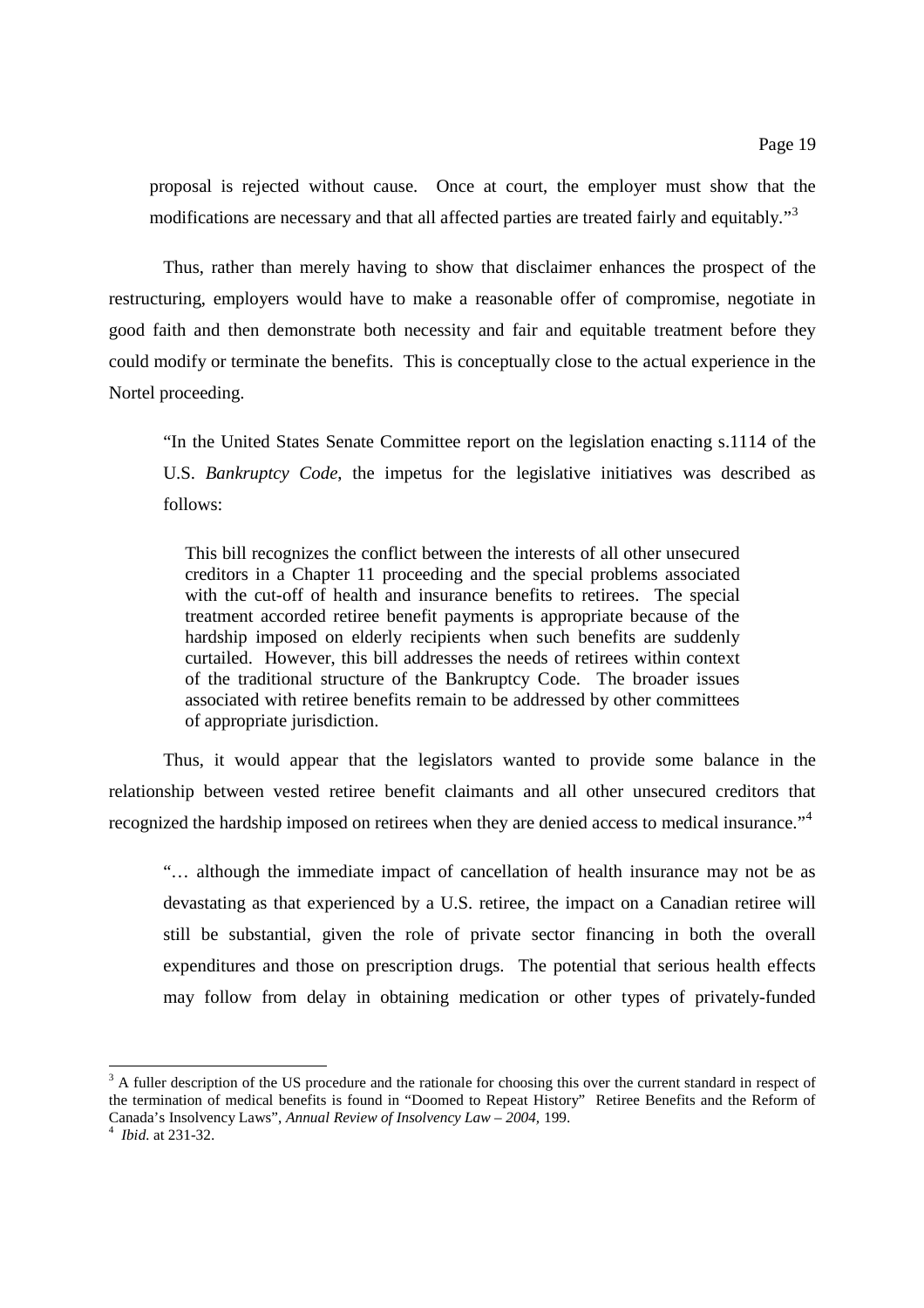medical equipment or treatment remains an important factor in evaluating the hardship that may follow termination of retiree medical benefits."<sup>5</sup>

"A second reason to intervene in the process of disclaiming retiree benefits has its roots in the retirees' unusual strategic disadvantage in restructuring proceedings, resulting from the particulars of their executory contract with the employer. These particulars leave them practically unable to take steps to protect themselves while they are still employed and vulnerable to undue pressure in any insolvency negotiations."<sup>6</sup>

For these reasons the risk to employees relating to the non-payment of health related or LTD benefits should be mitigated by a more stringent different disclaimer procedure. Protection for fair treatment in the disclaimer process balances the restructuring requirements of the insolvent employer with the unfortunate (but sometimes necessary) consequences to the employee. It also recognizes that, in Canada, the mitigating effects of the disclaimer are more likely to be offered by access to public health programs (an area where, regardless of recent U.S. reforms, Canadian residents/employees have greater benefits available to them) than in the U.S. Simply providing a priority claim for these speculative amounts will, for the reasons noted above relating to Pension Deficits, also lead to a restriction on the availability of credit.

It is worth noting that one unintended consequence of the Health/LTD Proposal and the resultant situation of tighter access to capital is that employers may have no alternative but to reduce or eliminate the types of voluntarily provided employee benefits (such as LTD benefits).

#### **Termination Pay**

Similar conclusions can be reached with respect to the Proposed Legislation concepts of giving termination and severance pay a super-priority charge over working capital lenders. It should be noted that:

(a) Severance and termination are not concepts that are inherently quantifiable. The existing super-priority for wages is a capped amount of \$2,000 per employee (with an additional amount for certain expenses). As a result, lenders understand how to quantify any reserve when making their credit decisions. Termination and

<sup>5</sup> *Ibid.* at 233.

<sup>6</sup> *Ibid.* at 234.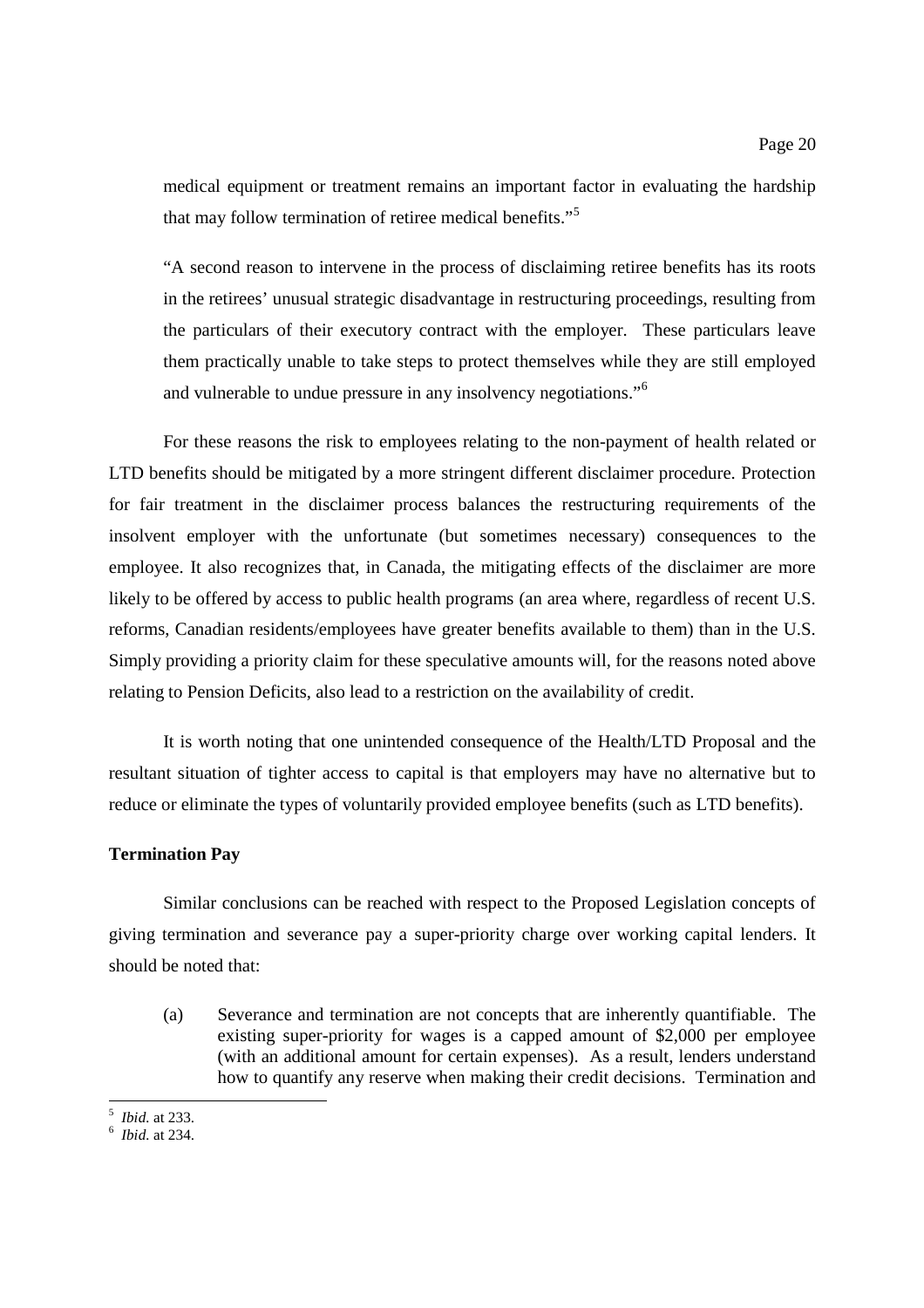severance pay are not defined terms – they include the greater of statutory *Employment Standards Act* amounts (which vary by Province) or common law/contractual severance. The latter are not ascertainable by a lender in advance with any degree of certainty (the "one month per year" rule of thumb is no more than that) and "reasonable notice" is a standard which varies from employee to employee and case to case. Where there is a large employee base, the calculated entitlements will be massive and grow constantly with the seniority of the workforce. In addition, the larger the workforce the greater the uncertainty in the calculation.

- (b) Severance and termination pay are different from wages in that they are payable to employees without regard to loss – the employee who gains new employment immediately has the same entitlement as the employee who enters the ranks of the long-term unemployed.
- (c) In addition to the negative effect that a super-priority will have on working capital credit for all plan sponsors, a priority for termination and severance will see reserves against borrowing base for all employers increase dramatically as lenders take a conservative view of what the amount of the super priority might be. As the amounts can be highly material (an individual's entitlement may be up to 12- 18 months' salary in severance/termination pay based on the cases), the impact on lending could be catastrophic.

## **Summary**

While it cannot be disputed that substantial reforms are required in Canada's pension law, attempting to address the protection of pension and related employee benefit issues in the context of business insolvencies, particularly through the Proposed Legislation, is both ineffective and inappropriate. While the Proposed Legislation initially appears to be aimed at protecting the interests of Canadian employees - a laudable goal - a more detailed analysis reveals that most of the provisions of the Proposed Legislation will have a significant negative impact on access to capital in the business environment while doing little to address the economic and social policy goals of Canadians generally. The Proposed Legislation will also impair, in a significant way, the ability of insolvent companies to undertake a restructuring in an attempt to continue operations. One of the most significant aspects of protecting employeerelated obligations in the context of a restructuring is that the employer's business be provided with a reasonable opportunity to continue as a going concern. Creating roadblocks to that objective, through priority charges for employee related claims or mandatory (but difficult to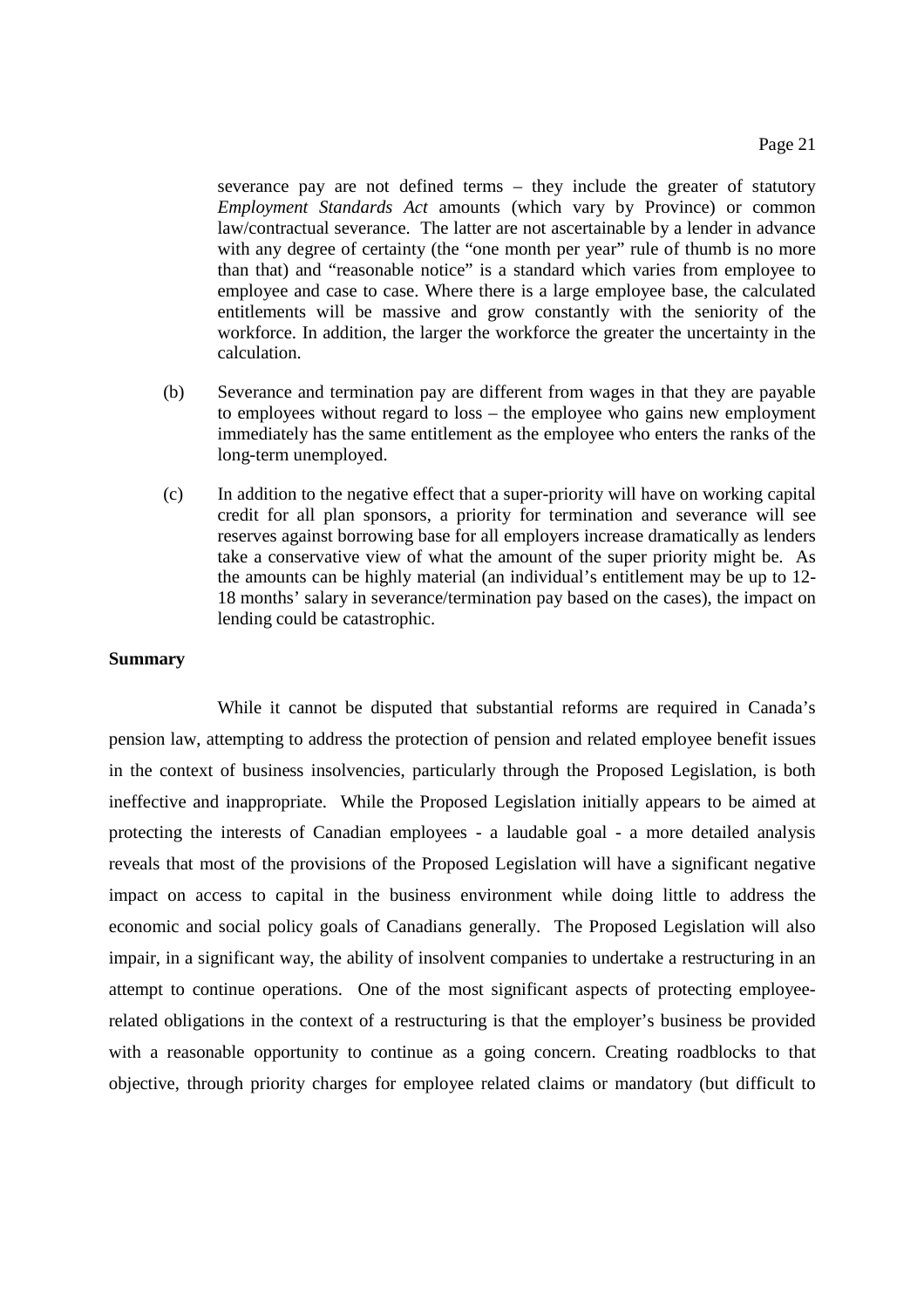value) criteria for a restructuring, will create both financial difficulty for employers that are already struggling and significant impediments to their ability to restructure.

All of which is respectfully submitted on behalf of the Insolvency Institute of Canada and the members of the IIC Task Force. We would be pleased to discuss with you any questions or comments you may have.

August 31, 2010

The Honourable James Farley, Q.C., Co-Chair, McCarthy Tétrault LLP Craig J. Hill, Co-Chair, Borden Ladner Gervais LLP

# **IIC Task Force Members**

The Honourable Yoine Goldstein, McMillan LLP Ronald Davis, Faculty of Law, University of British Columbia Sean Collins, McCarthy Tétrault LLP Gary Colter, CRS Inc. Marc Germain, Stein Monast LLP Jeff Gollob, R.e.l. Group Inc. Howard Gorman, Macleod Dixon LLP Louis Gouin, Ogilvy Renault LLP Max Mendelsohn, McMillan LLP Alex Morrison, Ernst & Young Inc. Sheryl Seigel, Lang Michener LLP John Swidler, RSM Richter Sean Dunphy, Stikeman Elliott LLP

Philippe Belanger, McCarthy Tétrault LLP Rupert Chartrand, Osler Hoskin & Harcourt LLP Jean-Daniel Breton, Ernst & Young Inc. Marc Duchesne, Borden Ladner Gervais LLP

# **Resource Participants**

Greg Winfield, McCarthy Tétrault LLP Paul Forrestal, Mercer LLC

C:\DOCUME~1\msinclai\LOCALS~1\Temp\IIC - Report to Ind. Canada (latest version, August 2010).DOC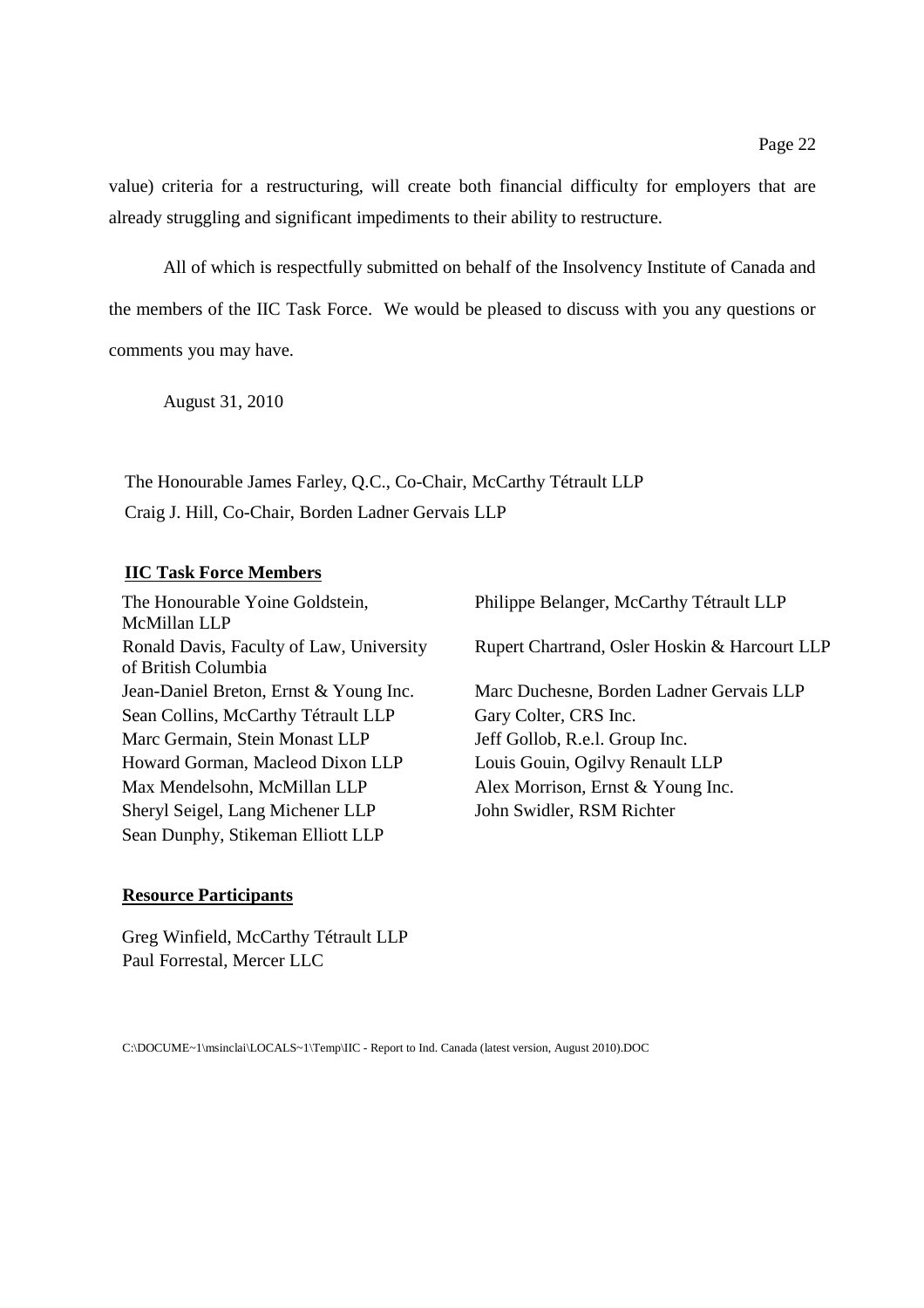## **SCHEDULE "A"**

# **The Insolvency Institute of Canada/L'institut d'insolvabilité du Canada**

The Insolvency Institute of Canada is Canada's premier private sector insolvency organization. The Institute is a non-profit organization dedicated to the recognition and promotion of excellence in the field of insolvency. Its members are drawn from the most senior experienced members of the insolvency community in Canada. Membership is by invitation and is limited to 125 insolvency practitioners (trustees and lawyers) who are joined by representatives of regulatory and compensation bodies, major financial institutions and prominent members of the academic community.

The Institute provides a forum for leading members of the insolvency community to exchange ideas and share experiences with other members, senior representatives of the federal and provincial governments and members of the judiciary. The Institute supports and encourages research studies and analysis of restructuring, insolvency and creditors' rights issues. Since its inception, members of the Institute have always had prominent roles in the review and reform of Canada's insolvency legislation.

The Institute has sponsored and supported public conferences on insolvency related topics and publishes papers that are delivered at its Annual General Meetings. The Institute has provided Insolvency Institute Fellowships for post-graduate studies in insolvency related subjects at leading Canadian universities and has commissioned research projects on important issues in Canada's insolvency and restructuring system. Through The Insolvency Institute's/Judicial Liaison Council, the Institute has established links with Canada's leading bankruptcy and insolvency judges. The Institute, in association with one of Canada's leading publishers, makes its collection of insolvency cases and materials available electronically.

The Institute, through its members, brings a wealth of judgment and experience to its activities and projects and is becoming increasingly recognized as the most authoritative multidisciplinary insolvency organization in Canada.

**August, 2010**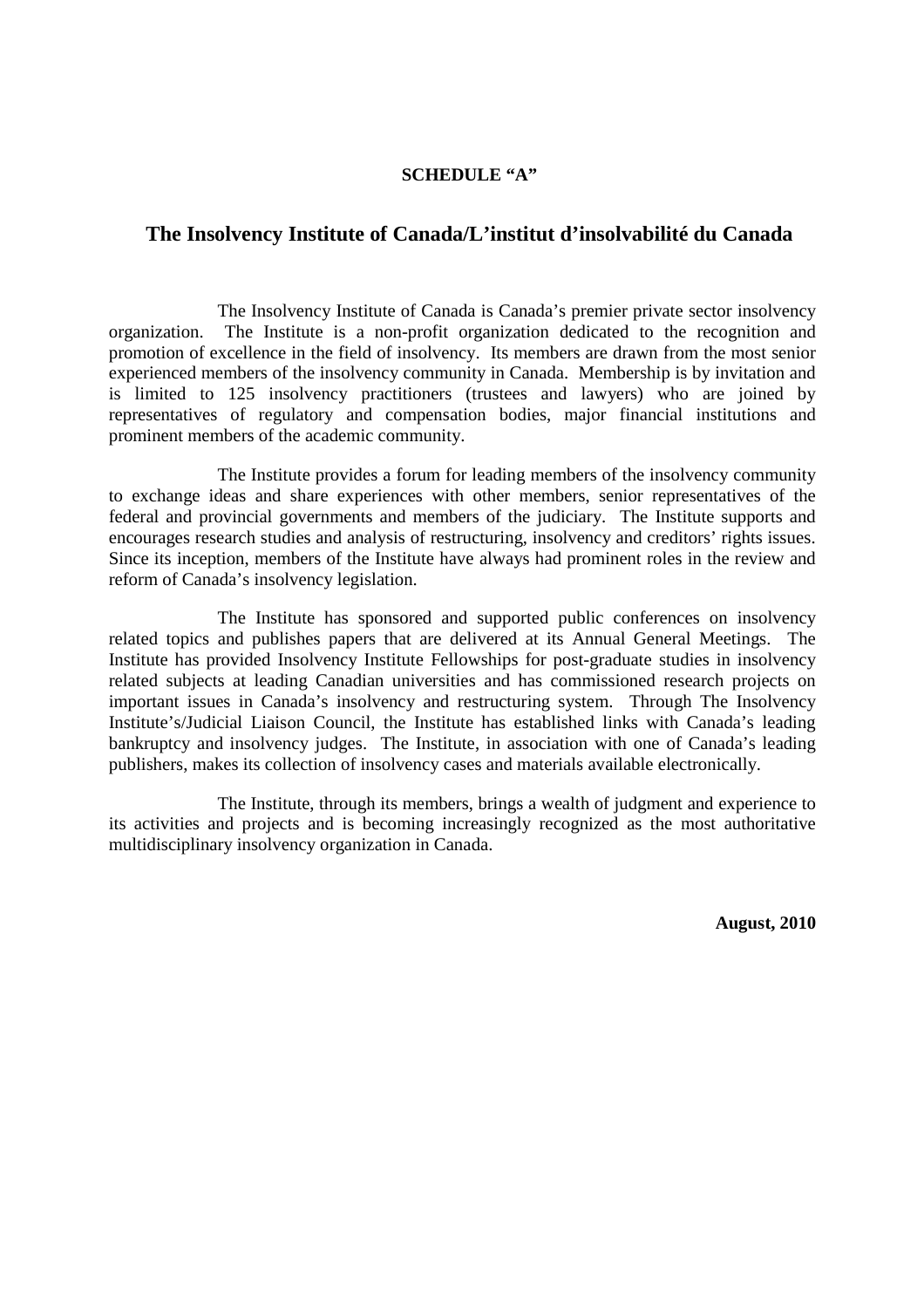# **STATUS OF PENSION CLAIMS ON BANKRUPTCY IN SELECTED COUNTRIES<sup>7</sup>**

| <b>Country</b> | <b>Predominant Occupational</b><br><b>Pension Arrangement</b>                | <b>Status of Pension Claims on</b><br><b>Bankruptcy</b>                                                                                                             | <b>Pension Fund Guarantee Schemes</b>                                                                                                                                   |
|----------------|------------------------------------------------------------------------------|---------------------------------------------------------------------------------------------------------------------------------------------------------------------|-------------------------------------------------------------------------------------------------------------------------------------------------------------------------|
| Australia      | Defined contribution pension<br>$\bullet$<br>plans                           | Pension contributions due but not<br>paid are given priority over<br>unsecured debts but rank behind<br>secured creditors, liquidation<br>expenses and unpaid wages | No pension fund guarantee<br>$\bullet$<br>scheme                                                                                                                        |
| Canada         | Defined benefit/defined<br>$\bullet$<br>contribution pension plans           | Contributions due but not paid to<br>$\bullet$<br>pension funds have a preferred<br>status<br>Pension deficit is treated as an<br>unsecured debt.                   | The Pension Benefit Guarantee<br>$\bullet$<br>Fund (Ontario) guarantees pension<br>benefits in the event of plan<br>sponsor's bankruptcy (only up to<br>certain limits) |
| Denmark        | Defined contribution pension<br>$\bullet$<br>plans                           | N/A                                                                                                                                                                 | No pension fund guarantee<br>$\bullet$<br>scheme                                                                                                                        |
| Finland        | Mandatory defined benefit<br>$\bullet$<br>arrangement                        | N/A                                                                                                                                                                 | There is a joint and collective<br>$\bullet$<br>guarantee system for certain plans<br>The government guarantees all or<br>part of the benefits under other<br>plans     |
| France         | Limited number of occupational<br>$\bullet$<br>pension plans due to generous | N/A                                                                                                                                                                 | No pension fund guarantee<br>scheme                                                                                                                                     |

Information appearing in this table has been derived from the OECD publications listed at the end of the table. Please note that the table only provides a high level summary of the OECD publications. For a more detailed description please refer to the actual publications.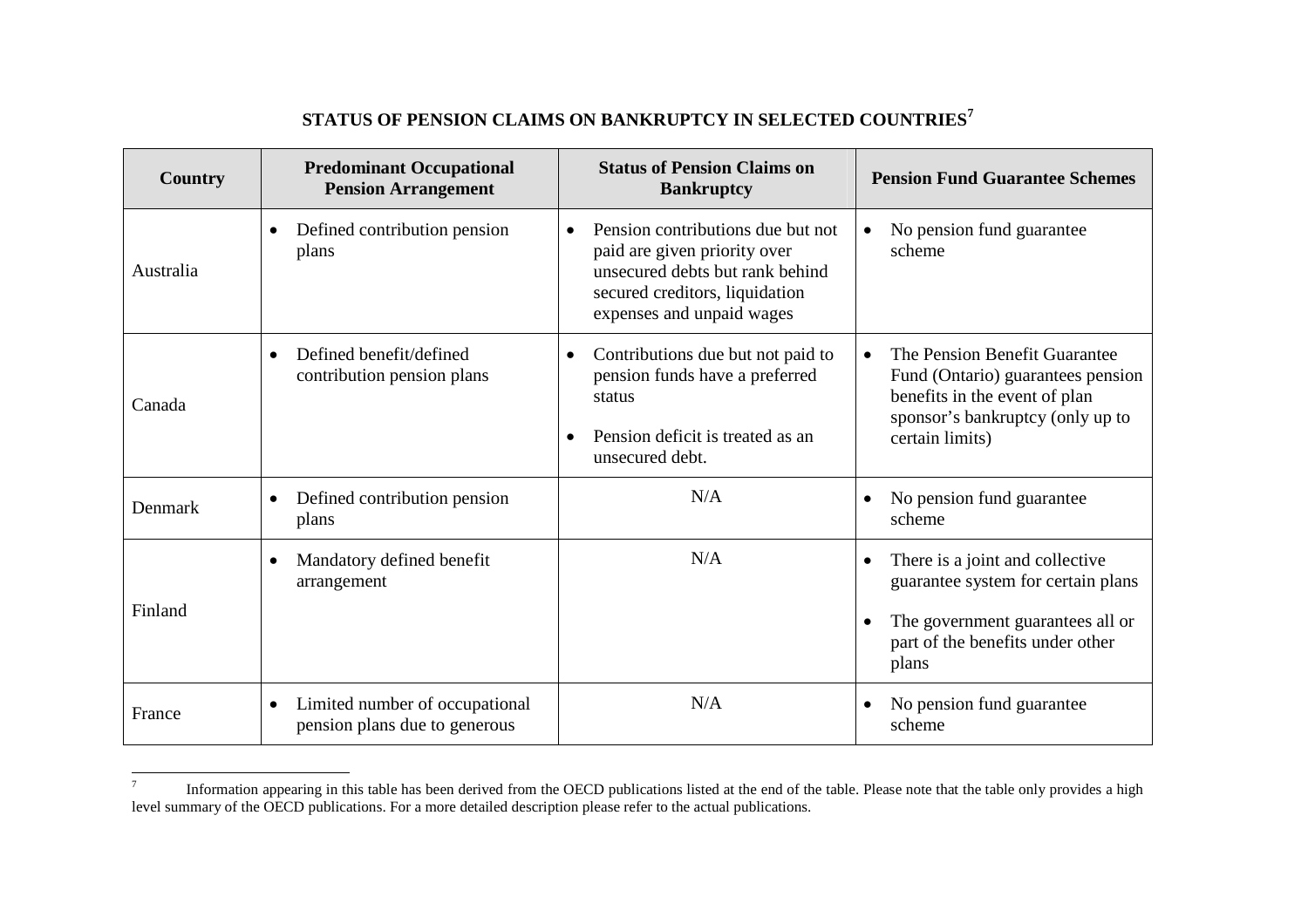| <b>Country</b> | <b>Predominant Occupational</b><br><b>Pension Arrangement</b>                                                                                                                  | <b>Status of Pension Claims on</b><br><b>Bankruptcy</b>                                                                                                                                                                      | <b>Pension Fund Guarantee Schemes</b>                                                                                                                                                                                                                                                                                                                                                                |
|----------------|--------------------------------------------------------------------------------------------------------------------------------------------------------------------------------|------------------------------------------------------------------------------------------------------------------------------------------------------------------------------------------------------------------------------|------------------------------------------------------------------------------------------------------------------------------------------------------------------------------------------------------------------------------------------------------------------------------------------------------------------------------------------------------------------------------------------------------|
|                | state pension schemes<br>Occupational plans are mainly<br>insured or savings plans                                                                                             |                                                                                                                                                                                                                              |                                                                                                                                                                                                                                                                                                                                                                                                      |
| Germany        | Defined benefit pension plans<br>$\bullet$                                                                                                                                     | Pension obligations are treated as<br>$\bullet$<br>unsecured debts                                                                                                                                                           | Upon bankruptcy, the Pension<br>Guarantee Fund ("PSVaG") takes on<br>obligations of plan sponsor (up to a<br>certain level) and purchases annuities.<br>About 2/3 of pension liabilities are<br>covered by the PSVaG. The other<br>third is held by insurers and<br>"Pensionskassen" (these funds are<br>being supervised as insurance funds<br>and are subject to stringent solvency<br>standards). |
| Ireland        | Defined benefit pension plans<br>$\bullet$                                                                                                                                     | Unpaid pension contributions (up)<br>$\bullet$<br>to certain limits) are given priority<br>over floating secured creditors and<br>unsecured creditors but rank<br>behind fixed secured creditors and<br>liquidation expenses | Payment may be made out of the<br>Social Insurance Fund in respect<br>of unpaid contributions                                                                                                                                                                                                                                                                                                        |
| Italy          | Severance pay or "Trattamento di<br>Fine Rapporto" ("TFR") (i.e. lump<br>sum paid to an employee on<br>termination of employment)<br>Defined contribution pension<br>$\bullet$ | Salary owed to employees (incl.<br>$\bullet$<br>TFR) has priority over unsecured<br>debts<br>Same priority status for<br>$\bullet$<br>contributions to public pension                                                        | Protection Fund for unpaid<br>contributions                                                                                                                                                                                                                                                                                                                                                          |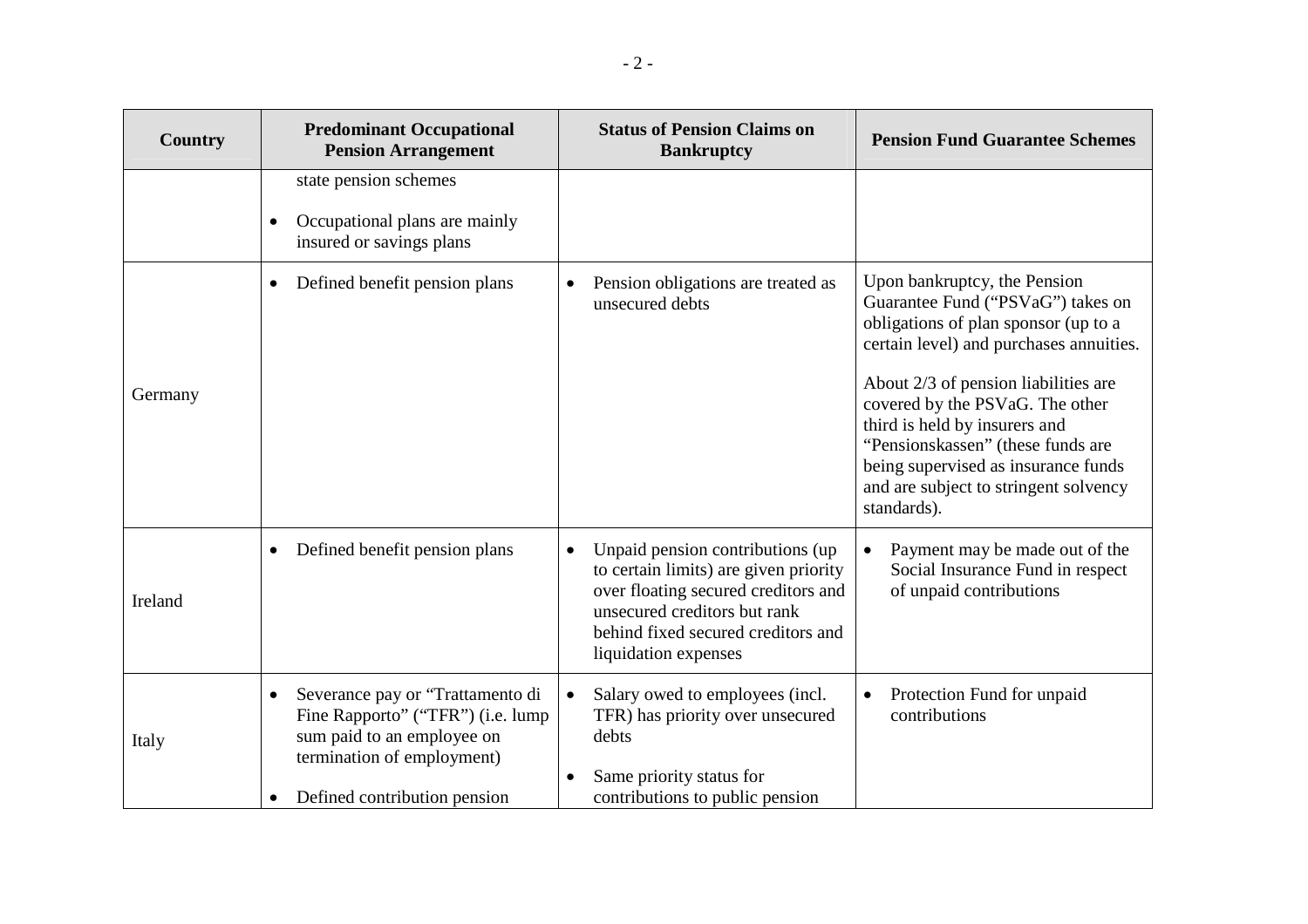| Country     | <b>Predominant Occupational</b><br><b>Pension Arrangement</b>                                                                                                                               | <b>Status of Pension Claims on</b><br><b>Bankruptcy</b>                                                                                                                                                                                                                                           | <b>Pension Fund Guarantee Schemes</b>                                                                                                                                    |
|-------------|---------------------------------------------------------------------------------------------------------------------------------------------------------------------------------------------|---------------------------------------------------------------------------------------------------------------------------------------------------------------------------------------------------------------------------------------------------------------------------------------------------|--------------------------------------------------------------------------------------------------------------------------------------------------------------------------|
|             | plans                                                                                                                                                                                       | schemes and other forms of social<br>protection (theoretically includes<br>contributions to employer-<br>sponsored plans)                                                                                                                                                                         |                                                                                                                                                                          |
| Japan       | Severance pay<br>$\bullet$<br>Defined benefit pension plans<br>$\bullet$<br>("employee pension funds" or<br>"EPFs" are large DB plans; there<br>are also other types of DB<br>arrangements) | Severance pay ranks behind<br>$\bullet$<br>secured creditors but ahead of<br>other preferential claims<br><b>Employer contributions to EPFs</b><br>$\bullet$<br>rank behind wages/taxes but ahead<br>of unsecured creditors<br>Contributions to other pension<br>arrangements are unsecured debts | Pension guarantee program covers<br>$\bullet$<br>a portion of the pension benefits<br>accrued by members of EPFs only                                                    |
| Korea       | Severance pay<br>Defined benefit pension plans<br>$\bullet$                                                                                                                                 | Severance pay (up to certain<br>$\bullet$<br>limits) and contributions to<br>defined benefits rank ahead of<br>secured creditors                                                                                                                                                                  | No pension fund guarantee<br>scheme                                                                                                                                      |
| Netherlands | Defined benefit pension plans<br>$\bullet$                                                                                                                                                  | Contributions to pension<br>$\bullet$<br>arrangements are unsecured debts<br>(preferential status for unpaid<br>contributions under consideration)                                                                                                                                                | No pension fund guarantee<br>$\bullet$<br>scheme but a special fund can pay<br>contributions owed by sponsor (up<br>to a maximum of one year of<br>unpaid contributions) |
| Norway      | Mandatory defined benefit<br>$\bullet$<br>pension plans                                                                                                                                     |                                                                                                                                                                                                                                                                                                   | No pension fund guarantee<br>scheme                                                                                                                                      |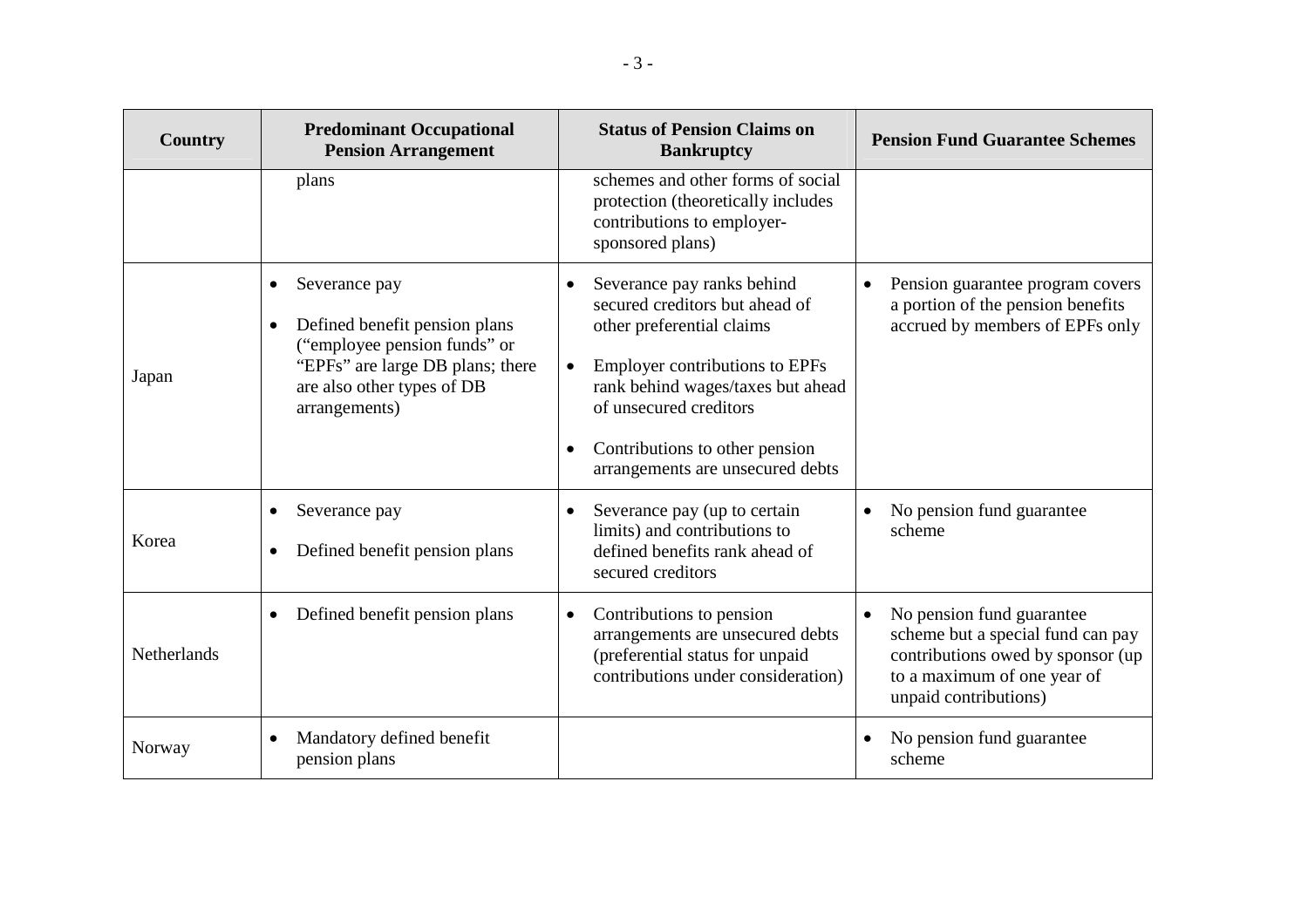| Country     | <b>Predominant Occupational</b><br><b>Pension Arrangement</b>                                 | <b>Status of Pension Claims on</b><br><b>Bankruptcy</b>                                                                                                                                                     | <b>Pension Fund Guarantee Schemes</b>                                                                                                             |
|-------------|-----------------------------------------------------------------------------------------------|-------------------------------------------------------------------------------------------------------------------------------------------------------------------------------------------------------------|---------------------------------------------------------------------------------------------------------------------------------------------------|
| Poland      | Mandatory defined contribution<br>pension plans (with a guaranteed<br>minimum rate of return) | N/A                                                                                                                                                                                                         | A guarantee fund covers the<br>deficit of a pension fund (i.e.<br>where the rate of return is below<br>the minimum rate) in case of<br>bankruptcy |
| Portugal    | Defined benefit pension plans<br>$\bullet$                                                    | No priority or preferential status<br>$\bullet$<br>for pension-related claims                                                                                                                               | No pension fund guarantee<br>scheme                                                                                                               |
| Spain       | Defined contribution pension<br>$\bullet$<br>plans                                            | N/A                                                                                                                                                                                                         | No pension fund guarantee<br>scheme                                                                                                               |
| Sweden      | Defined contribution pension<br>$\bullet$<br>plans                                            | Contributions to pension funds<br>$\bullet$<br>which are not covered under the<br>pension guarantee scheme rank<br>behind secured creditors and<br>liquidation expenses but ahead of<br>unsecured creditors | <b>Pension Guarantee Mutual</b><br>$\bullet$<br>Insurance Company (only covers<br>plans for white-collar workers)                                 |
| Switzerland | Mandatory defined benefit<br>$\bullet$<br>pension plans and hybrid plans                      | Preferential treatment with respect<br>$\bullet$<br>to the portion of entitlements<br>which is not covered by the<br>guarantee fund                                                                         | There is a guarantee fund which<br>$\bullet$<br>covers any shortfall up to a certain<br>limit in case of bankruptcy                               |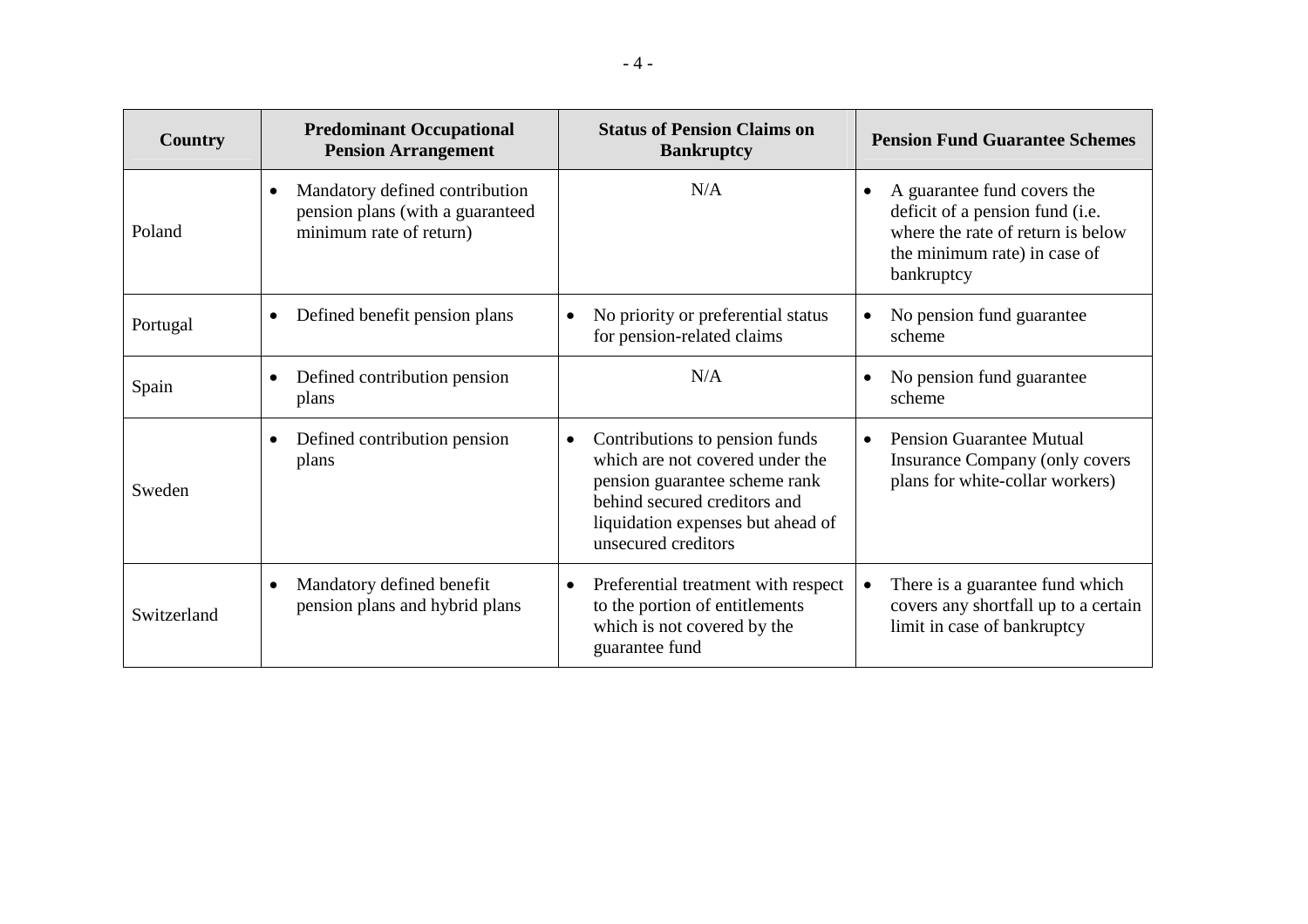| Country              | <b>Predominant Occupational</b><br><b>Pension Arrangement</b>                                                                                                                                                                 | <b>Status of Pension Claims on</b><br><b>Bankruptcy</b>                                                                                                                   | <b>Pension Fund Guarantee Schemes</b>                                                                                                                                                                                                                                              |
|----------------------|-------------------------------------------------------------------------------------------------------------------------------------------------------------------------------------------------------------------------------|---------------------------------------------------------------------------------------------------------------------------------------------------------------------------|------------------------------------------------------------------------------------------------------------------------------------------------------------------------------------------------------------------------------------------------------------------------------------|
| United<br>Kingdom    | Defined benefit pension plans                                                                                                                                                                                                 | Preferential status for unpaid<br>$\bullet$<br>contributions (the government<br>ranks as the preferred creditor if it<br>paid those contributions to the<br>pension fund) | National Insurance Fund can pay<br>$\bullet$<br>employee contributions deducted<br>as well as contributions owed by<br>sponsor (up to certain limits)<br>Pension Protection Fund provides<br>compensation to members of<br>eligible defined benefit plans in<br>case of shortfalls |
| <b>United States</b> | A significant number of plans<br>continue to have defined benefit<br>obligations; a strong trend has<br>been observed where employers<br>either replace the DB plan with a<br>DC plan or close the DB plan to<br>new entrants | No priority or preferential status<br>$\bullet$<br>for pension-related claims                                                                                             | <b>Pension Benefit Guarantee</b><br>$\bullet$<br>Corporation offers some<br>protection of defined benefits if<br>employer is unable to fund the<br>plan                                                                                                                            |

# Sources:

1. *Protecting Pensions: Policy Analysis and Examples from OECD Countries*, OECD, 2007 [Note: The OECD's report on priority pension claims in case of bankruptcy found that pension claims, (unlike wages), do not always receive priority over other creditors. Difficulties with providing such status come from problems with changing bankruptcy laws and potential impacts on the capital markets. The OECD's report concludes that priority rights should be given to unpaid and due contributions and care should be taken that pension beneficiaries be treated at least as well as other creditors in any bankruptcy or restructuring process (e.g. ensuring their representation on creditor committees).]